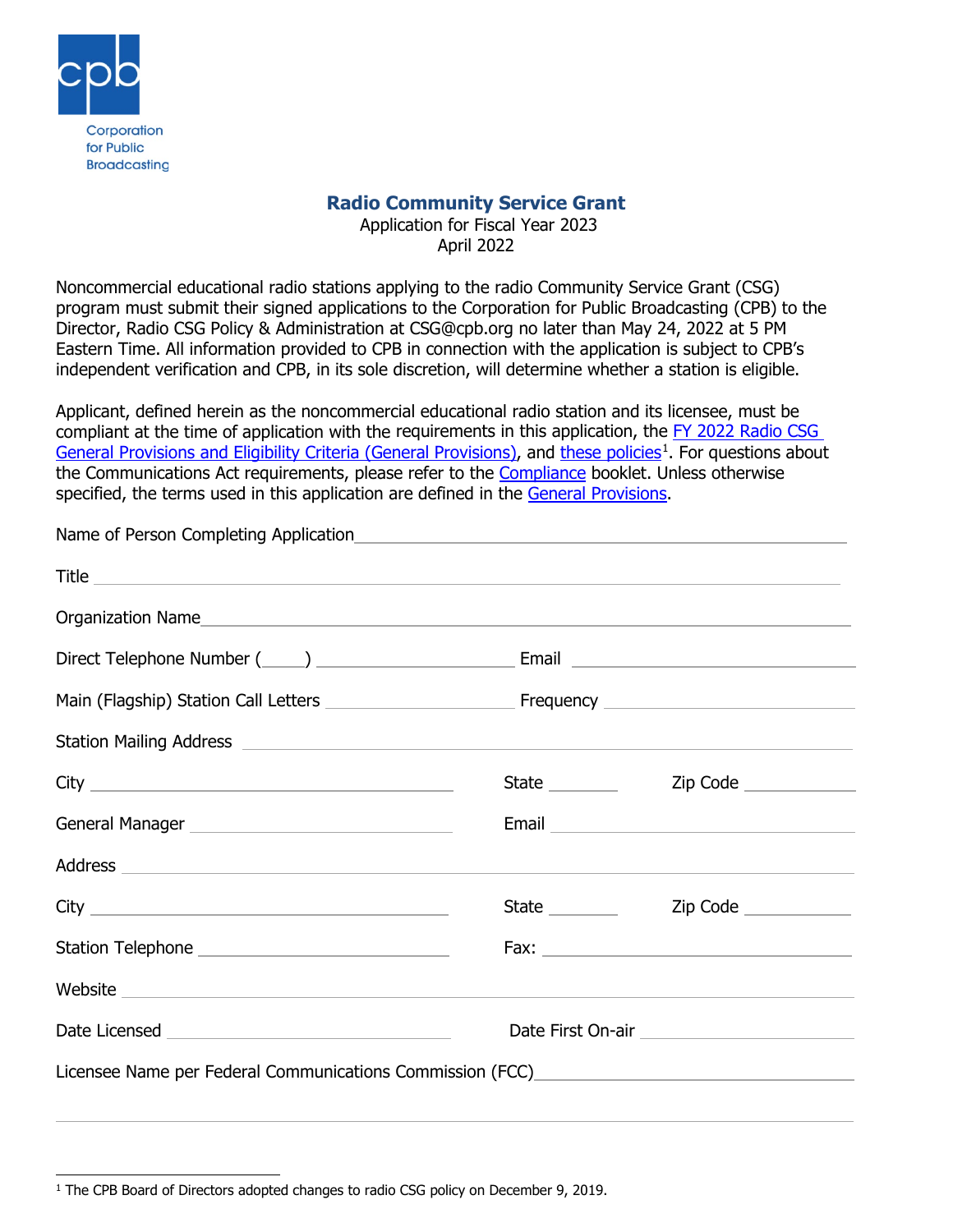### **I. Communications Act Requirements**

Applicants must comply with the Communications Act of 1934, 47 U.S.C. § 396, et seq., as amended (Communications Act or Act) to be eligible for a radio CSG. Please refer to the [Compliance](https://cpb.org/stations/certification/) booklet for additional information concerning the Act's requirements.

Please answer the following questions.

#### **1. Open Meetings**

Meetings of Applicant's governing body, its committees and Community Advisory Board (CAB) meetings must be open to the public (47 U.S.C. § 396(k)(4)). In addition, CPB requires Applicants to give at least seven days' advance notice of meetings, including the time and place.

Does Applicant meet this requirement? ☐ **Yes** ☐ **No**

If yes, identify which of the following CPB-required methods it uses to provide notice.

 $\Box$  posting notice on its station website;

 $\Box$  broadcasting notice on-air between 6 a.m. and 11 p.m., as shown by the station's log;

- $\square$  placing notice in the "Legal Notices" section of a local newspaper in general circulation in the station's primary coverage area; or
- $\Box$  giving notice through a recorded announcement accessible on the station's phone system.

#### **2. Closed Meetings**

Applicant must document why any meetings of its governing body, its committees, and CAB were closed and make available to the public a written statement of the reasons within a reasonable time after the closed meeting (47 U.S.C. § 396(k)(4)). CPB also requires that the written statement be made available for public inspection, either at Applicant's central office or posted on its station website, within 10 days after each closed meeting.

Does Applicant comply with these requirements? ☐ **Yes** ☐ **No**

Has Applicant designated a person responsible for documenting the reasons for closing meetings of the governing body, its committees, or meetings of the CAB? ☐ **Yes** ☐ **No**

If yes, please furnish the information requested below even if Applicant posts the documentation on the station website.

Name of Responsible Person:

Title of Responsible Person:

Location of Documentation (Address):

Location of Documentation (City):

Location of Documentation (State):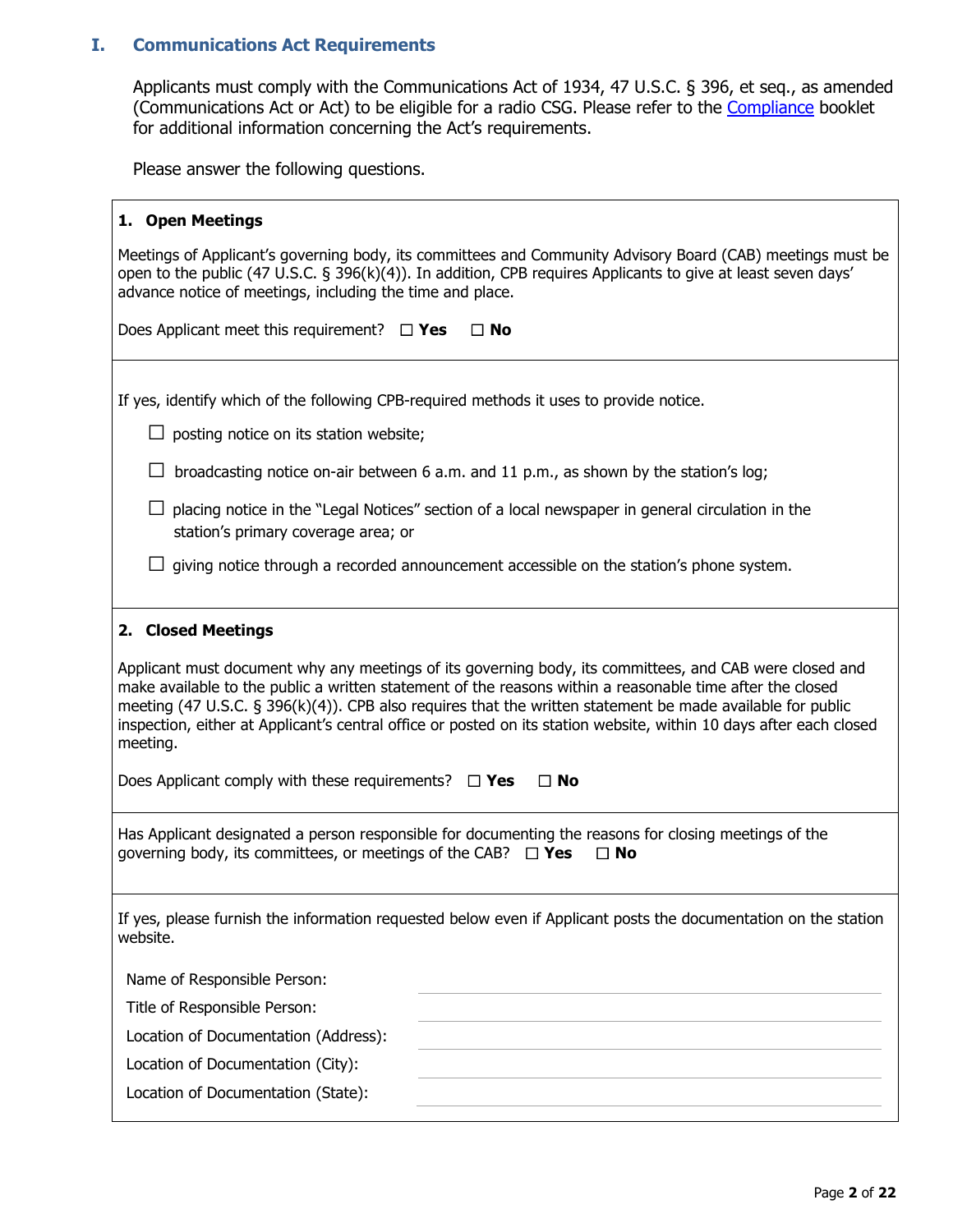## **3. Open Financial Records**

The open financial records provisions of the Act require that Applicants make available to the public their annual financial and audit reports and other financial information they are required to provide to CPB (47 U.S.C. § 396(k)(5)). CPB also requires that Applicants post the following documents on its station website:

- Financial Statement: Most recent audited or unaudited financial statement, if permitted; and
- Applicant's most recent Annual Financial Summary Report (FSR).

Does Applicant comply with these requirements? ☐ **Yes** ☐ **No**

#### **4. Community Advisory Board**

Applicants other than those owned by a state, a political or special purpose subdivision of a state or a public agency must have a CAB. The CAB responsibilities include:

- the right to review the station's programming goals;
- the right to review the service provided by the station;
- the right to review significant policy decisions rendered by the station; and
- the obligation to advise the station's governing body on whether the station's programming and other significant policies are meeting the specialized educational and cultural needs of the communities served by the station, and to make recommendations that the CAB deems appropriate to meet such needs (47 U.S.C. § 396(k)(8)).

Is Applicant required by the Communications Act to maintain a CAB? ☐ **Yes** ☐ **No**

(A) If no, please explain why and attach as Exhibit 1 (i).

(B) If yes, please respond to the following question and attach as Exhibit 1 (ii) a description of the CAB's duties, the date it was created, and describe how CAB members are selected.

Does the CAB advise the governing body of Applicant's station on whether its programming and policies meet the specialized educational and cultural needs of the communities served by the station, and make recommendations that it deems appropriate to meet such needs? ☐ **Yes** ☐ **No**

If yes, please answer the following questions.

- The date of the CAB's most recent communication of advice and/or recommendations to the station's governing body (Month/Day/Year):  $\frac{1}{20}$
- How does Applicant's CAB communicate its advice and recommendations to the station's governing body (such as written reports, CAB presentations to the governing body, or through a station executive who attends CAB meetings)?

 $\_$  , and the set of the set of the set of the set of the set of the set of the set of the set of the set of the set of the set of the set of the set of the set of the set of the set of the set of the set of the set of th

 $\_$  , and the set of the set of the set of the set of the set of the set of the set of the set of the set of the set of the set of the set of the set of the set of the set of the set of the set of the set of the set of th

 $\_$  , and the set of the set of the set of the set of the set of the set of the set of the set of the set of the set of the set of the set of the set of the set of the set of the set of the set of the set of the set of th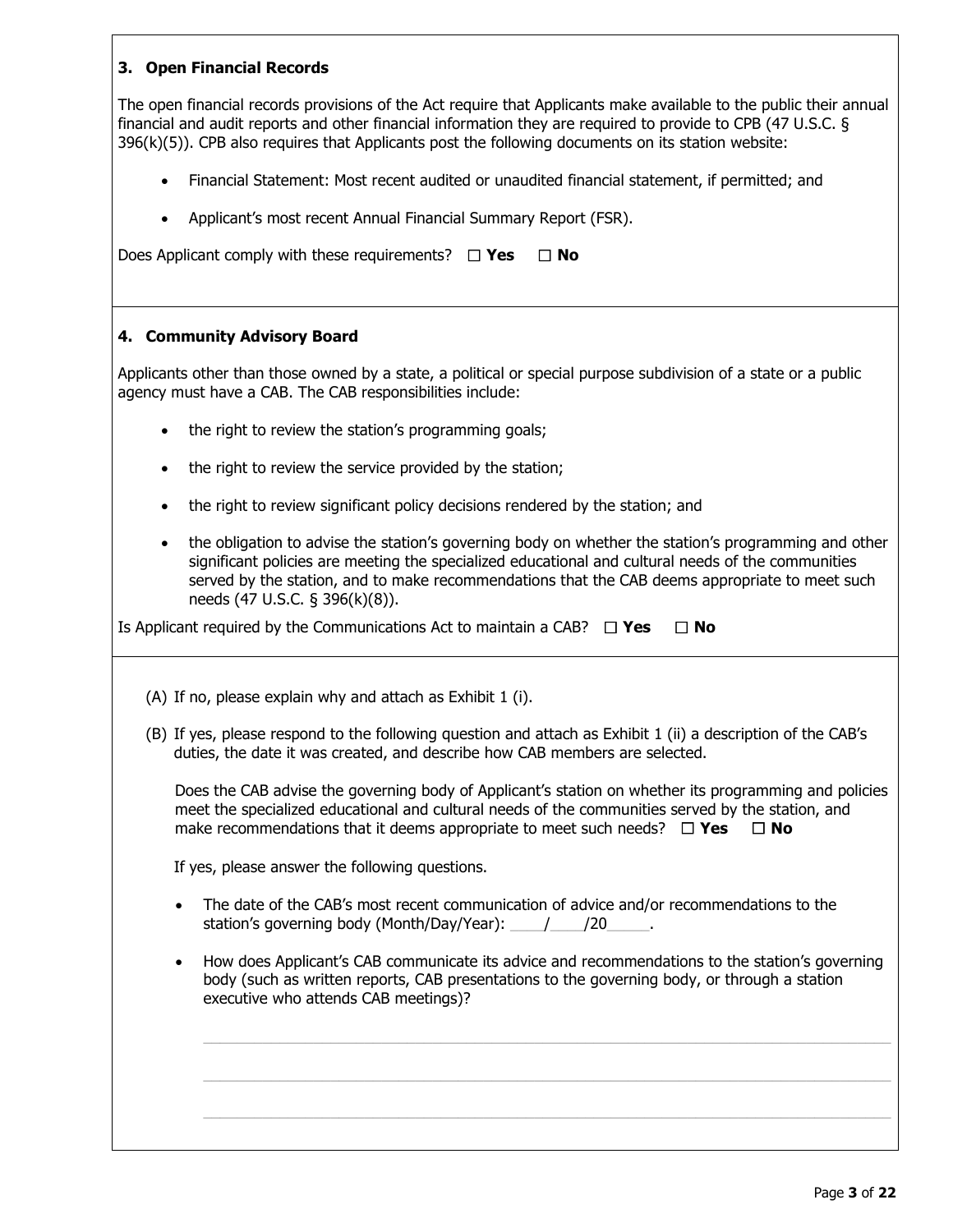#### **5. CPB Employment Statistical Report**

The Act requires Applicant to certify compliance with equal employment opportunity regulations of the Federal Communications Commission (FCC), and to annually report to CPB the statistical employment data required by the FCC, including the reasons why any job openings were not filled in accordance with FCC regulations (47 U.S.C. § 396(k)(11)). Applicants meet these requirements through the annual Employment Statistical Report to CPB (provided as part of its Station Activity Survey (SAS)).

Does Applicant comply with each of these requirements? ☐ **Yes** ☐ **No**

The Act also requires Applicant to make the data in its Employment Statistical Report available for public inspection at:

- its central office; and
- each other location with six or more FTEs (defined in the General Provisions) (47 U.S.C. § 396(k)(11)).

Does Applicant make its Employment Statistical Report available to the public as required? ☐ **Yes** ☐ **No**

If yes, please provide the following information on the person(s) responsible for making this report available to the public at Applicant's offices.

|                                  | <b>Central Office</b> | <b>Additional Location</b><br>(if applicable) | <b>Additional Location</b><br>(if applicable) |
|----------------------------------|-----------------------|-----------------------------------------------|-----------------------------------------------|
| Name of Responsible<br>Person    |                       |                                               |                                               |
| Title of Responsible<br>Person   |                       |                                               |                                               |
| Email of Responsible<br>Person   |                       |                                               |                                               |
| Address of<br>Responsible Person |                       |                                               |                                               |
| City of Responsible<br>Person    |                       |                                               |                                               |
| State of Responsible<br>Person   |                       |                                               |                                               |
|                                  |                       |                                               |                                               |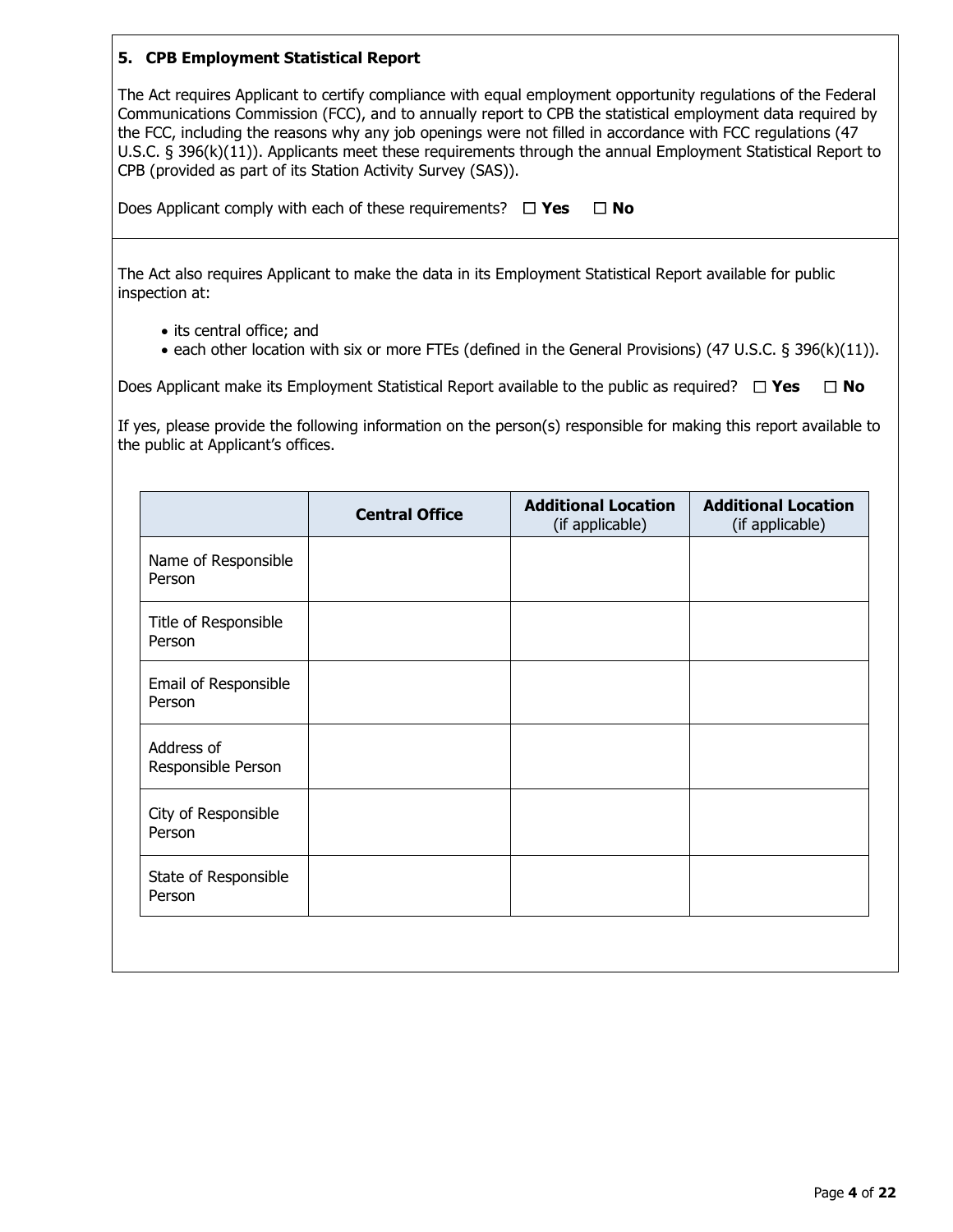## **6. Donor Information**

The Act bars stations from renting contributor names, donor names, or other personally identifiable information (collectively Personal Information) to or from or exchanging Personal Information with any Federal, State, or local candidate political party, or political committee.

In addition, Applicants are barred, unless required by law, from disclosing Personal Information of contributors or donors to any Nonaffiliated Third Party (these terms are defined in the General Provisions), unless Applicant meets the following Communications Act requirements:

- clearly and conspicuously notifies contributors or donors that the station may release its Personal Information to Nonaffiliated Third Parties;
- advises contributors or donors before any disclosure, that they have the right not to have their Personal Information disclosed; and
- explains to the contributor or donor how to exercise that non-disclosure option (47 U.S.C. § 396(k)(12)).

Does Applicant disclose the Personal Information of contributors or donors to any Nonaffiliated Third Party?

### ☐ **Yes** ☐ **No**

If yes, how does Applicant provide such notification to contributors or donors (such as posting on the station's website or advising the contributor or donor using written correspondence or email)?

 $\_$  ,  $\_$  ,  $\_$  ,  $\_$  ,  $\_$  ,  $\_$  ,  $\_$  ,  $\_$  ,  $\_$  ,  $\_$  ,  $\_$  ,  $\_$  ,  $\_$  ,  $\_$  ,  $\_$  ,  $\_$  ,  $\_$  ,  $\_$  ,  $\_$  ,  $\_$  ,  $\_$  ,  $\_$  ,  $\_$  ,  $\_$  ,  $\_$  ,  $\_$  ,  $\_$  ,  $\_$  ,  $\_$  ,  $\_$  ,  $\_$  ,  $\_$  ,  $\_$  ,  $\_$  ,  $\_$  ,  $\_$  ,  $\_$  ,

 $\mathcal{L}_\mathcal{L} = \{ \mathcal{L}_\mathcal{L} = \{ \mathcal{L}_\mathcal{L} = \{ \mathcal{L}_\mathcal{L} = \{ \mathcal{L}_\mathcal{L} = \{ \mathcal{L}_\mathcal{L} = \{ \mathcal{L}_\mathcal{L} = \{ \mathcal{L}_\mathcal{L} = \{ \mathcal{L}_\mathcal{L} = \{ \mathcal{L}_\mathcal{L} = \{ \mathcal{L}_\mathcal{L} = \{ \mathcal{L}_\mathcal{L} = \{ \mathcal{L}_\mathcal{L} = \{ \mathcal{L}_\mathcal{L} = \{ \mathcal{L}_\mathcal{$ 

 $\mathcal{L}_\mathcal{L} = \{ \mathcal{L}_\mathcal{L} = \{ \mathcal{L}_\mathcal{L} = \{ \mathcal{L}_\mathcal{L} = \{ \mathcal{L}_\mathcal{L} = \{ \mathcal{L}_\mathcal{L} = \{ \mathcal{L}_\mathcal{L} = \{ \mathcal{L}_\mathcal{L} = \{ \mathcal{L}_\mathcal{L} = \{ \mathcal{L}_\mathcal{L} = \{ \mathcal{L}_\mathcal{L} = \{ \mathcal{L}_\mathcal{L} = \{ \mathcal{L}_\mathcal{L} = \{ \mathcal{L}_\mathcal{L} = \{ \mathcal{L}_\mathcal{$ 

**Exhibit 1.** Please attach the following information as Exhibit 1 in the order specified.

- i. See Question 4(A); and<br>ii. See Ouestion 4(B).
- See Ouestion 4(B).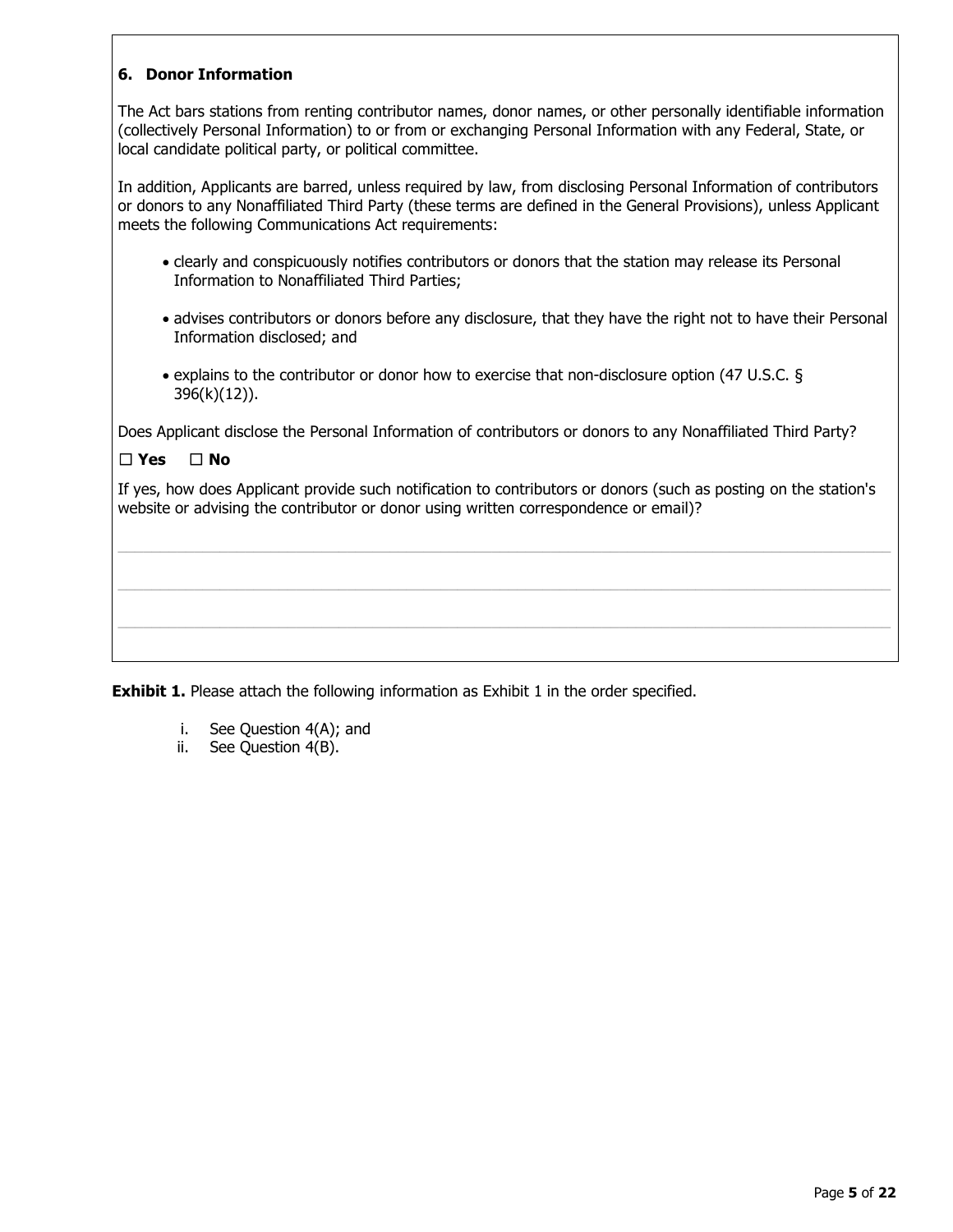## **II. Selected General Provisions Requirements**

Please answer the following questions.

#### **1. Annual Compliance Training Requirement**

Applicant must complete at least one CPB-sponsored compliance training session annually. Online training is available at [CPB's CSG training website.](https://www.cpb.org/station-resource/csg-and-isis-training-opportunities)

Will Applicant comply with this requirement? ☐ **Yes** ☐ **No**

#### **2. Annual Harassment Prevention and Bias Training Requirement**

Annual harassment prevention and bias training is required for all officers, employees, and interns of each station.

Will Applicant comply with this requirement? ☐ **Yes** ☐ **No**

#### **3. Website Postings Required**

At a minimum, Applicant must post the following on its station website:

- Station Senior/Executive Management: Names, titles and contact information;
- Governing Body: Names;
- CAB Members: Names (for stations that maintain a CAB pursuant to the Communications Act);
- Financial Statement: Most recent audited or unaudited financial statements; and
- 2021 Financial Summary Report (see Exhibit 11(i) for the template).

Does Applicant comply with these requirements? ☐ **Yes** ☐ **No**

Attach as Exhibit 2 (i) a list of the website addresses and screenshots for each webpage that display each of these items.

#### **4. Post on Station Website or Make Available at Station's Central Office**

In addition, Applicant must post the following documents on the station website or make them available at the station's central office for review by the public:

- Diversity Statement; and
- Local Content and Service Report.

Does Applicant comply with these requirements? ☐ **Yes** ☐ **No**

Attach as Exhibit 2 (ii) a list of the website addresses and screenshots that display each of these items.

**Exhibit 2.** Please attach the following information as Exhibit 2 in the order specified.

- i. See Question 3; and
- ii. See Question 4.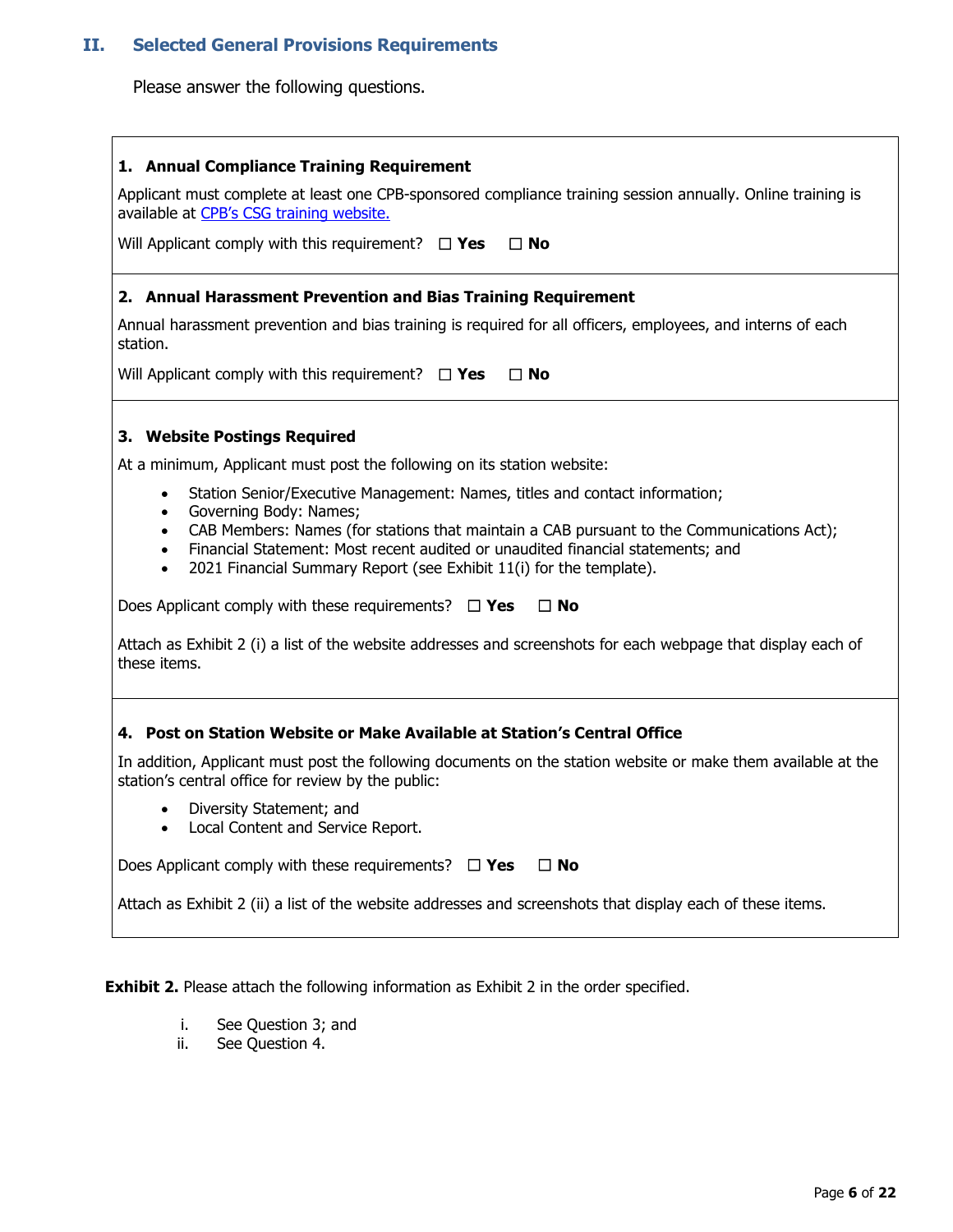# **III. Sole Service and Minority Audience Service Station**

Please answer the following questions.

 $\Gamma$ 

| 1. Sole Service Station                                                                                                                                      |
|--------------------------------------------------------------------------------------------------------------------------------------------------------------|
| Does Applicant's station meet the definition of a Sole Service station as defined in the General Provisions,<br>Part II (00)? $\Box$ <b>Yes</b><br>$\Box$ No |
| If yes, please explain and attach as Exhibit 3 (i).                                                                                                          |
|                                                                                                                                                              |
| 2. Minority Audience Service Station (MASS)                                                                                                                  |
| Does Applicant's station meet the definition of a MASS as defined in the General Provisions, Part II (HH)?                                                   |
| $\Box$ Yes<br>$\Box$ No                                                                                                                                      |
| If yes, please check below which criteria it meets and provide supporting documentation as Exhibit 3 (ii):                                                   |
| $\Box$ 1                                                                                                                                                     |
| $\Box$ 2<br>$\Box$ 3a                                                                                                                                        |
| $\Box$ 3b                                                                                                                                                    |
| $\Box$ 3c                                                                                                                                                    |
|                                                                                                                                                              |

**Exhibit 3.** Please attach the following information as Exhibit 3 in the order specified.

- i. See Question 1; and
- ii. See Question 2.

┑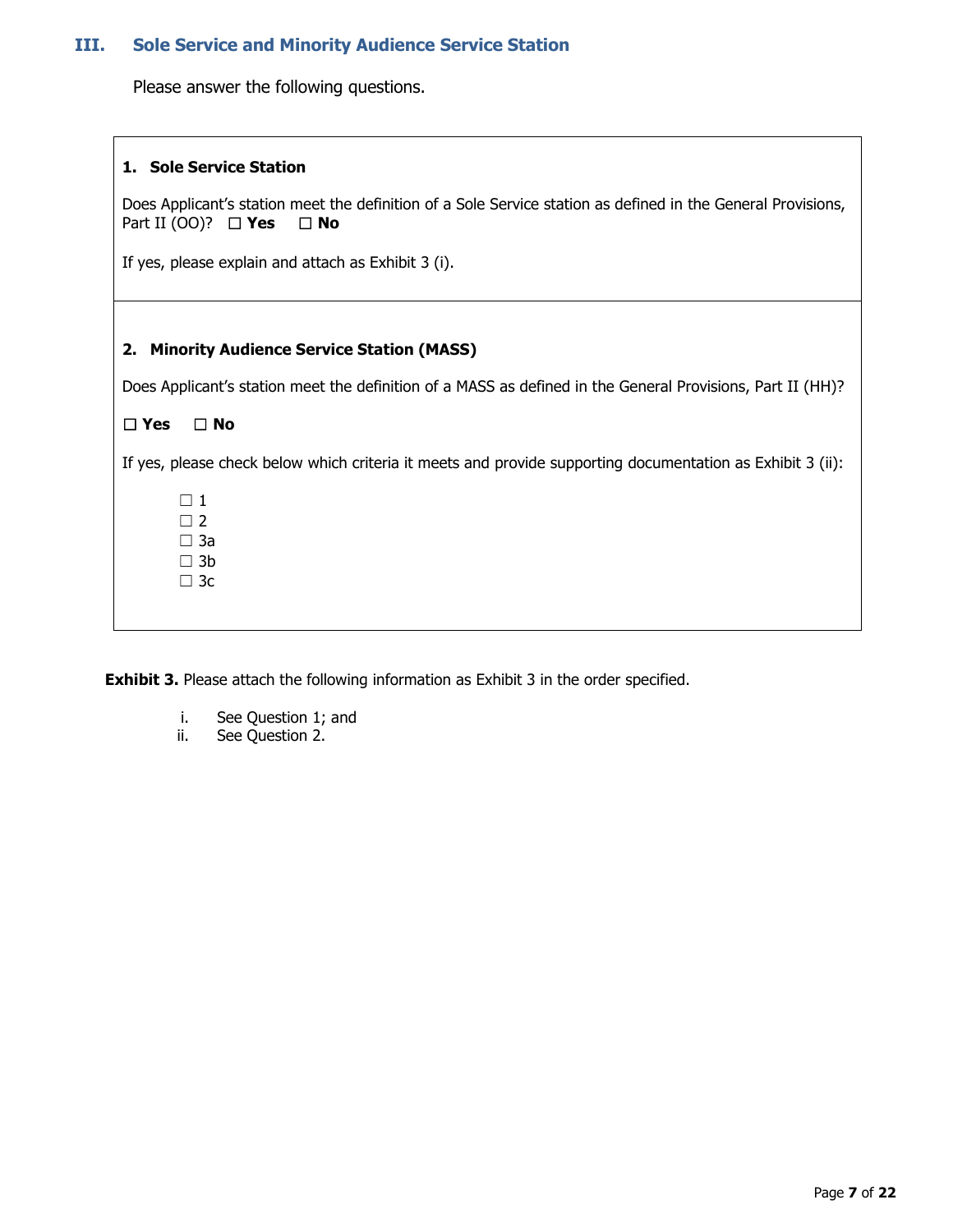## **IV. Licensee**

Please answer the following questions.

| 1. | Does Applicant have a valid, renewable license from the United States Government to operate a full<br>power, noncommercial, educational radio station, which is broadcasting at its full FCC assigned<br>power? $\Box$ Yes<br>$\Box$ No |  |  |  |  |  |
|----|-----------------------------------------------------------------------------------------------------------------------------------------------------------------------------------------------------------------------------------------|--|--|--|--|--|
|    | 2. Is Applicant in full compliance with all applicable FCC rules and regulations? $\square$ Yes<br>$\Box$ No                                                                                                                            |  |  |  |  |  |
|    | 3. Does Applicant have any ethical standard issues, other issues or violations pending before the FCC?<br>$\Box$ Yes<br>$\Box$ No                                                                                                       |  |  |  |  |  |
|    | If yes, please explain and attach as Exhibit 4 (i).                                                                                                                                                                                     |  |  |  |  |  |
| 4. | Has Applicant had any issues before the FCC at any time in the past five years, regardless of<br>whether a forfeiture was assessed? $\Box$ Yes<br>$\Box$ No<br>If yes, please explain and attach as Exhibit 4 (ii).                     |  |  |  |  |  |
|    |                                                                                                                                                                                                                                         |  |  |  |  |  |
| 5. | The following radio stations are not eligible to receive a CSG:                                                                                                                                                                         |  |  |  |  |  |
|    | a. closed-circuit or carrier current stations;                                                                                                                                                                                          |  |  |  |  |  |
|    | b. stations that are managed and operated by and for students;<br>stations that primarily provide training programming to Licensee employees, clients, and/or<br>c.<br>representatives; and                                             |  |  |  |  |  |
|    | d. stations licensed to political organizations.                                                                                                                                                                                        |  |  |  |  |  |
|    | Is Applicant ineligible to receive a CSG for any of the reasons above? $\Box$ Yes<br>$\Box$ No                                                                                                                                          |  |  |  |  |  |
| 6. | Name of Licensee's governing body:                                                                                                                                                                                                      |  |  |  |  |  |
|    | Date of incorporation:                                                                                                                                                                                                                  |  |  |  |  |  |
|    |                                                                                                                                                                                                                                         |  |  |  |  |  |

**Exhibit 4.** Please attach the following information as Exhibit 4, in the order specified.

- i. See Question 3;
- ii. See Question 4;
- iii. A copy of Applicant's FCC Broadcast Station License. If expired, also attach proof of filing for renewal;
- iv. A copy of Applicant's latest FCC Ownership Report;
- v. The names of the Licensee's governing body members and their terms; and
- vi. A copy of the Licensee's articles of incorporation.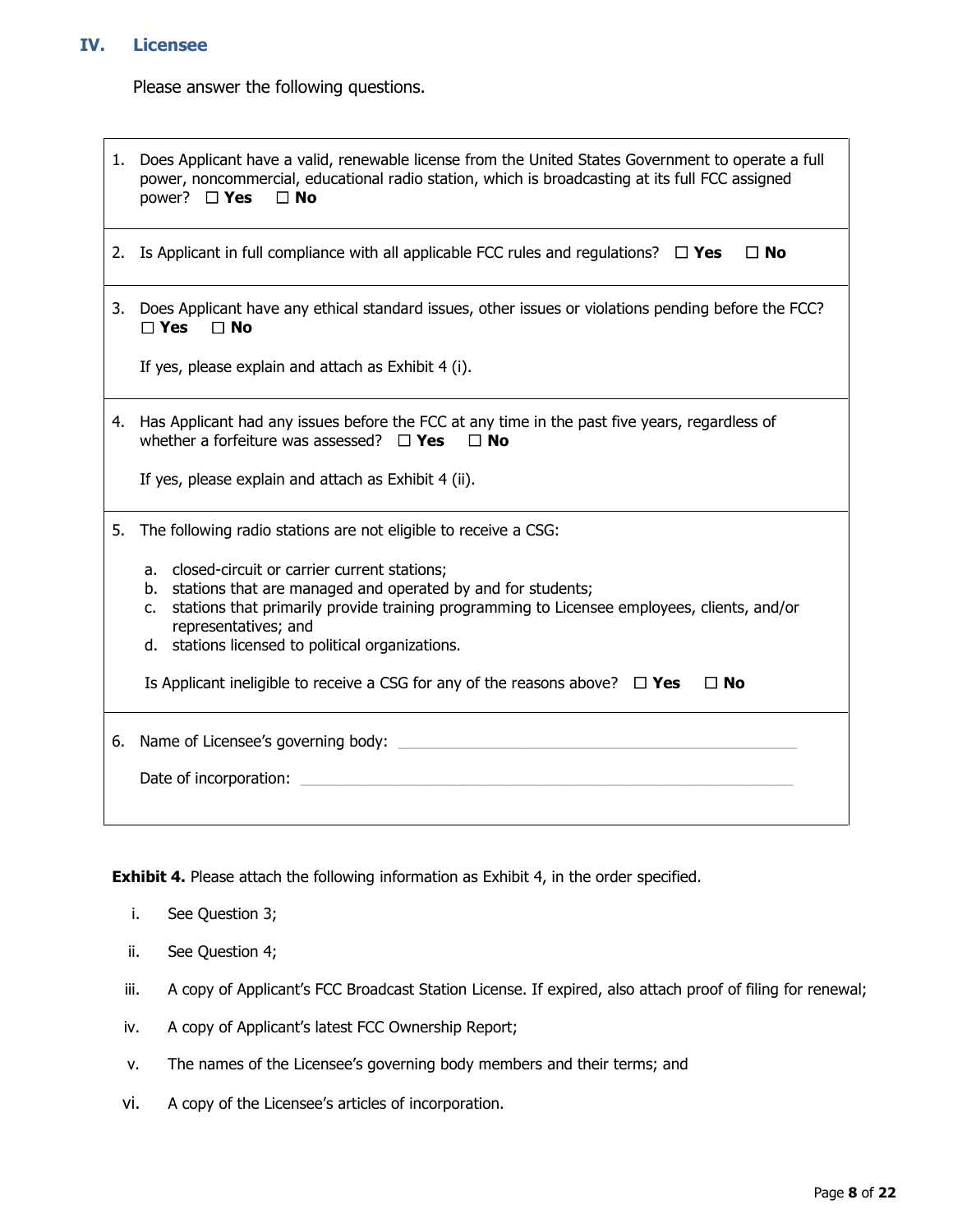### **V. Additional Broadcast Operations**

Please refer to Part I, Section 1 (C) of the General Provisions for additional information.

**A.** Does Applicant own and/or operate any other television or radio station that is qualified by CPB to receive a CSG? ☐ **Yes** ☐ **No** 

If yes, please identify each station's call letters and location.

**Call Letters Locations** 

**B.** Please list all other stations, repeaters, and/or translators owned and operated by the Licensee in the table below.

\_\_\_\_\_\_\_\_\_\_\_\_\_\_\_\_\_\_\_\_\_\_\_\_\_\_\_\_\_\_\_\_\_\_\_\_ \_\_\_\_\_\_\_\_\_\_\_\_\_\_\_\_\_\_\_\_\_\_\_\_\_\_\_\_\_\_\_\_\_\_\_\_

\_\_\_\_\_\_\_\_\_\_\_\_\_\_\_\_\_\_\_\_\_\_\_\_\_\_\_\_\_\_\_\_\_\_\_\_ \_\_\_\_\_\_\_\_\_\_\_\_\_\_\_\_\_\_\_\_\_\_\_\_\_\_\_\_\_\_\_\_\_\_\_\_

| Call<br><b>Letters</b> | <b>Frequency</b> | <b>City, State</b> | <b>Broadcasts the</b><br><b>Applicant's</b><br>noncommercial<br>program services?<br>(Yes or No) | <b>Format</b> |
|------------------------|------------------|--------------------|--------------------------------------------------------------------------------------------------|---------------|
|                        |                  |                    |                                                                                                  |               |
|                        |                  |                    |                                                                                                  |               |
|                        |                  |                    |                                                                                                  |               |
|                        |                  |                    |                                                                                                  |               |
|                        |                  |                    |                                                                                                  |               |
|                        |                  |                    |                                                                                                  |               |
|                        |                  |                    |                                                                                                  |               |
|                        |                  |                    |                                                                                                  |               |
|                        |                  |                    |                                                                                                  |               |
|                        |                  |                    |                                                                                                  |               |
|                        |                  |                    |                                                                                                  |               |
|                        |                  |                    |                                                                                                  |               |
|                        |                  |                    |                                                                                                  |               |
|                        |                  |                    |                                                                                                  |               |
|                        |                  |                    |                                                                                                  |               |
|                        |                  |                    |                                                                                                  |               |

**Exhibit 5.** Please attach the following information as Exhibit 5, in the order specified.

- i. A copy of Applicant's FCC Broadcast Station License(s) for the stations, repeaters, and/or translators listed in Sections A and B above. If expired, also attach proof of filing for renewal; and
- ii. A copy of Applicant's latest FCC Ownership Report(s) for the stations identified in Sections A and B above.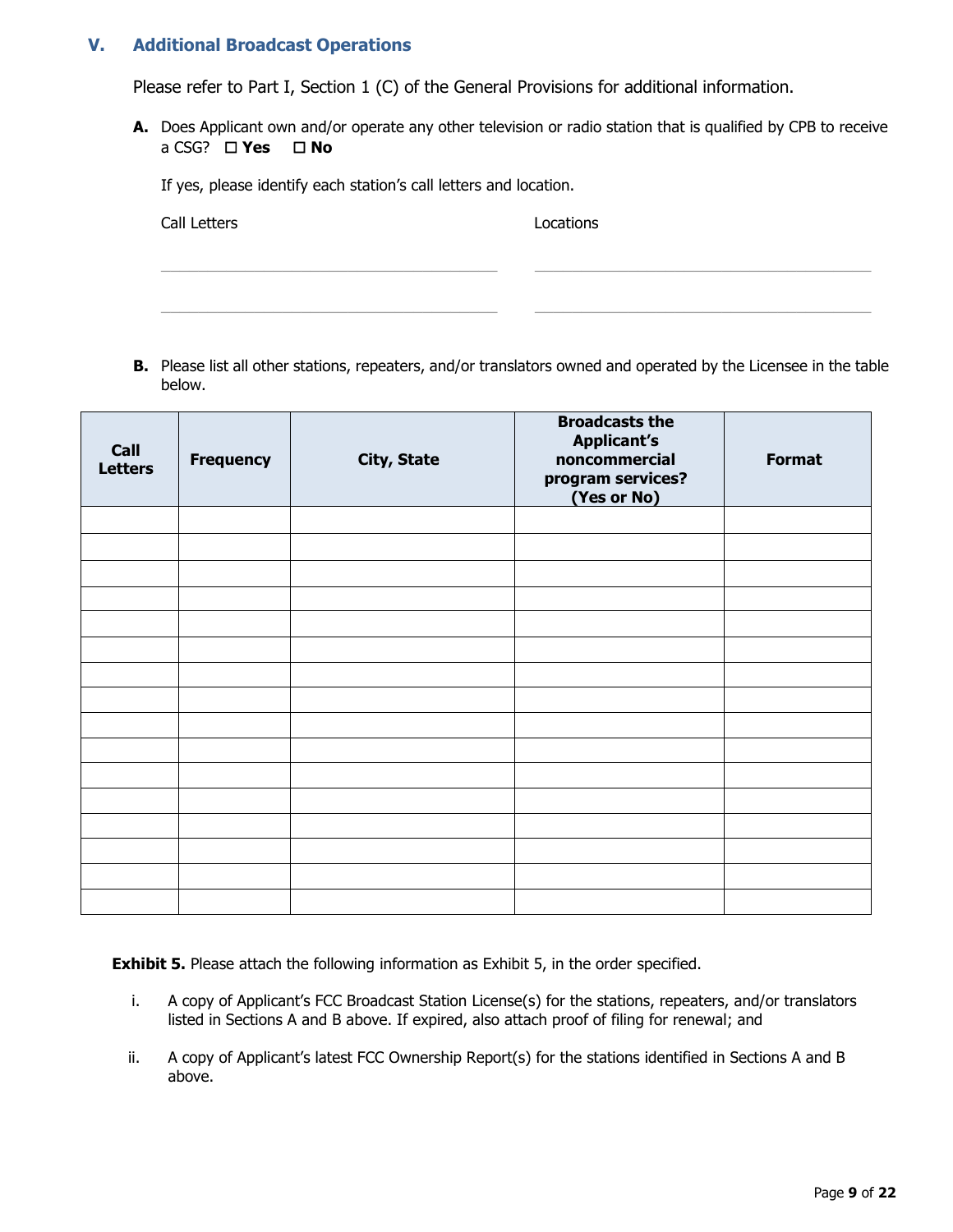### **VI. Operating Power**

Refer to Part I, Section 4 (B) of the General Provisions for additional information.

Please answer the following questions.

| 1.                                  | Does Applicant's station meet the operating power requirements set forth in Part I, Section 4 (B) of<br>the General Provisions? $\Box$ Yes<br>$\Box$ No            |                      |                                     |  |  |  |
|-------------------------------------|--------------------------------------------------------------------------------------------------------------------------------------------------------------------|----------------------|-------------------------------------|--|--|--|
| 2.                                  | Please provide the information below.                                                                                                                              |                      |                                     |  |  |  |
|                                     | <b>Watts ERP Horizontal</b>                                                                                                                                        |                      |                                     |  |  |  |
|                                     | <b>FM</b>                                                                                                                                                          |                      | <b>Watts ERP Vertical</b>           |  |  |  |
|                                     |                                                                                                                                                                    |                      | Height Above Average Terrain (HAAT) |  |  |  |
|                                     |                                                                                                                                                                    | <b>Watts Daytime</b> |                                     |  |  |  |
| <b>AM</b><br><b>Watts Nighttime</b> |                                                                                                                                                                    |                      |                                     |  |  |  |
| 3.                                  | Does Applicant's AM station operate at less than 250 watts at certain times because of its license<br>restrictions? $\Box$ Yes<br>$\square$ No                     |                      |                                     |  |  |  |
|                                     | 4. Has Applicant converted its station's transmitters to digital (HD)? $\Box$ Yes<br>$\Box$ No                                                                     |                      |                                     |  |  |  |
| 5.                                  | What is Applicant's station's Coverage Area Population (CAP) (in persons/km <sup>2</sup> ) calculated in<br>accordance with Part II (O) of the General Provisions? |                      |                                     |  |  |  |
| 6.                                  | What is Applicant's station's coverage area (in km <sup>2</sup> ) as defined in Part II (O) of the General<br>Provisions?                                          |                      |                                     |  |  |  |

**Exhibit 6**. Please attach the following information as Exhibit 6, in the order specified.

- i. A coverage area map for Applicant's station(s), including any station(s) that broadcasts Applicant's noncommercial program services as listed in Section 5b. above, using the contours specified in Part II (O) of the General Provisions.
- ii. Information about the entity that provided coverage area measurements (e.g., provider name, date map was created, and date of analysis).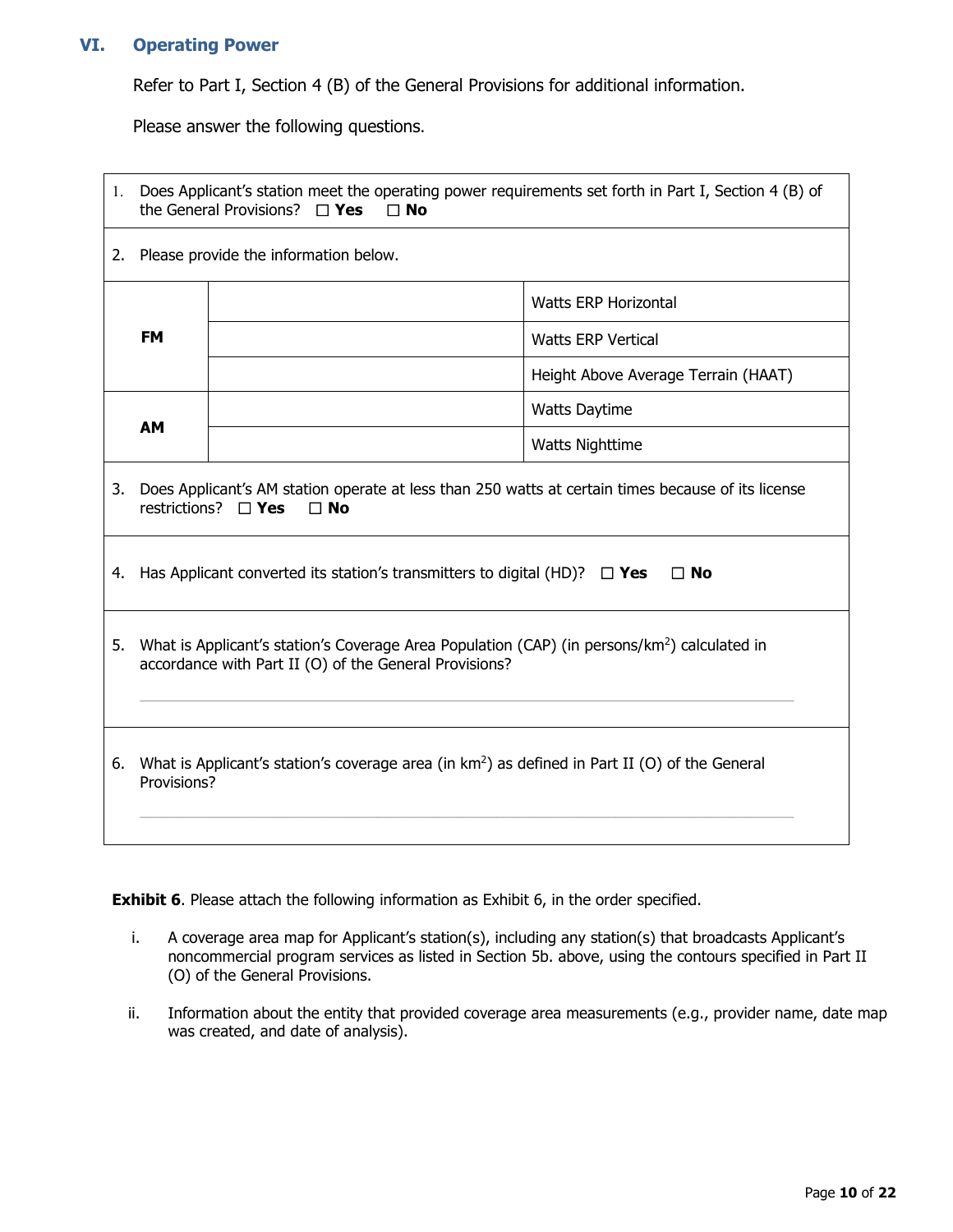## **VII. Broadcast Schedule**

Refer to Part I, Section 4 (C) of the General Provisions for additional information.

Please answer the following questions.

| 1. | Does Applicant's primary signal have a broadcasting schedule of at least 18 consecutive hours per<br>day, seven days per week, for 52 weeks per year? $\Box$ Yes $\Box$ No               |
|----|------------------------------------------------------------------------------------------------------------------------------------------------------------------------------------------|
| 2. | Is Applicant's station a shared time station? $\Box$ Yes<br>$\square$ No                                                                                                                 |
|    | If yes, does the shared time station operate at the maximum level authorized by the FCC and meet<br>the broadcast schedule requirements in Question 1? $\Box$ Yes<br>$\Box$ No           |
| 3. | For Applicants with an AM station, does that station fail to meet the broadcast schedule<br>requirements in Question 1, because of a restriction in its license? $\Box$ Yes<br>$\Box$ No |
|    | If yes, please describe the restriction:                                                                                                                                                 |
|    |                                                                                                                                                                                          |
|    |                                                                                                                                                                                          |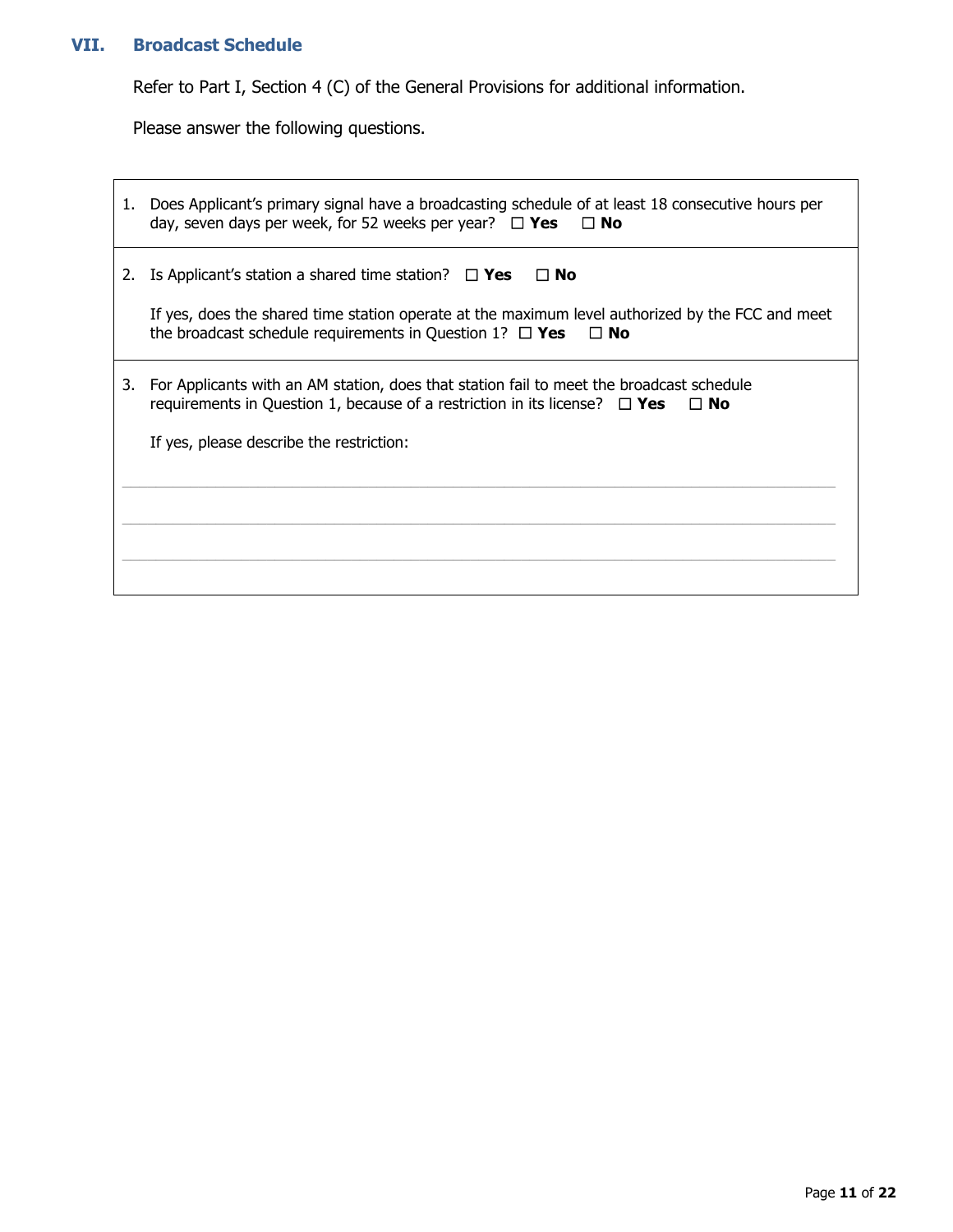### **VIII. Programming**

Refer to Part I, Section 4 (C & D) of the General Provisions for additional information.

Please answer the following questions.

|    | Is a substantial majority of Applicant's station's daily total programming hours broadcast on its primary<br>channel and all multicast channels devoted to CPB-Qualified Programming (defined in Part II (Q) of the<br>General Provisions)? $\Box$ Yes $\Box$ No |
|----|------------------------------------------------------------------------------------------------------------------------------------------------------------------------------------------------------------------------------------------------------------------|
| 2. | What is Applicant's station's primary format?                                                                                                                                                                                                                    |
| 3. | Does Applicant's station provide a locally originated program service designed to serve its community's<br>needs and interests? $\Box$ Yes<br>$\Box$ No                                                                                                          |

**Exhibit 8**. Please attach the following information as Exhibit 8, in the order specified.

- i. A copy of Applicant's station's mission and goals statement;
- ii. A statement of the programming philosophy Applicant employs to meet its station's mission and goals statement;
- iii. A copy of Applicant's station's current program guide or schedule, including brief program descriptions; and
- iv. The top line AQH Persons and Cume numbers for Applicant's station as measured by Nielsen Audio in the latest two spring survey periods.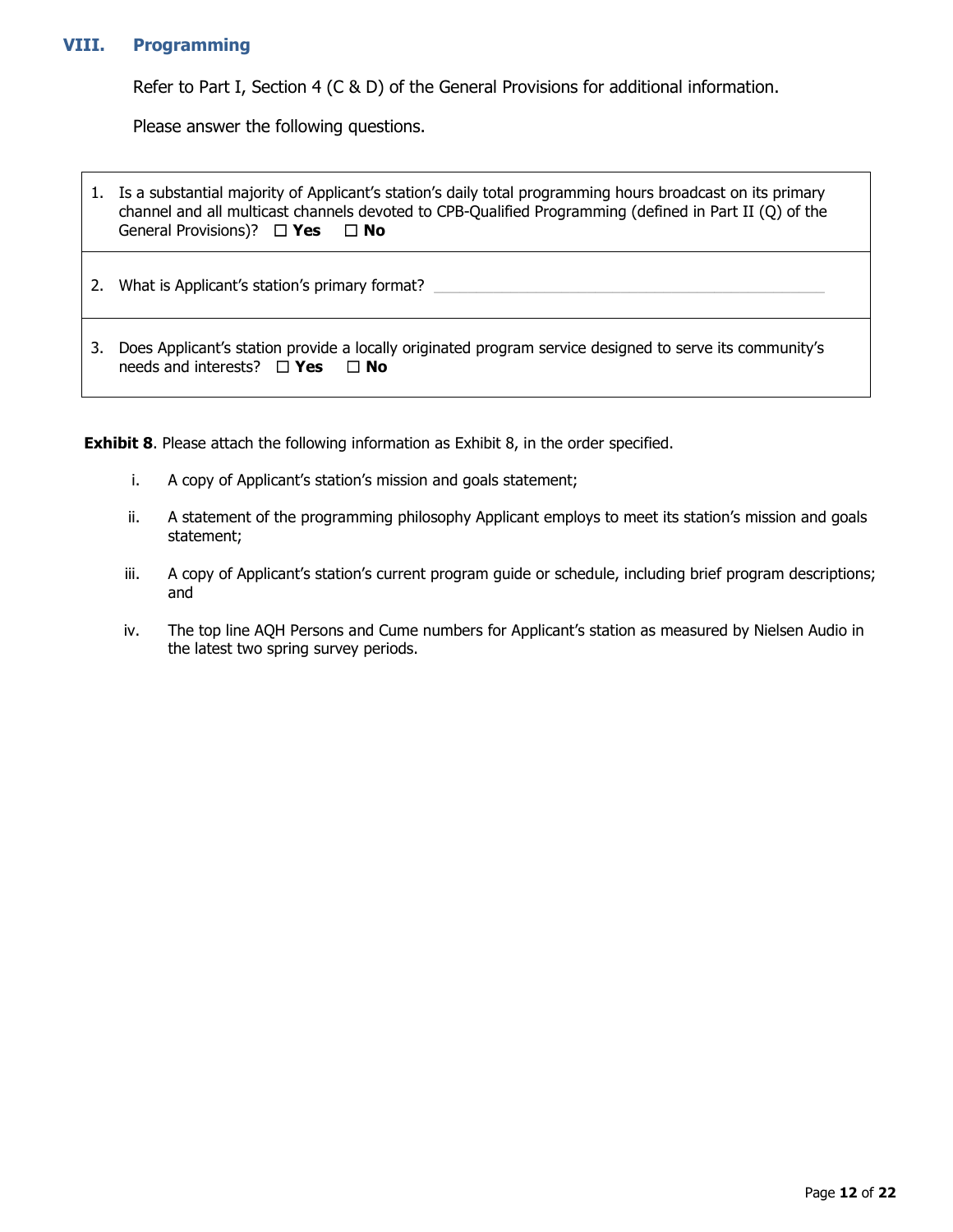### **IX. Facilities**

Refer to Part I, Section 4 (E) of the General Provisions for additional information.

Please answer the following questions.

| 1. | Does Applicant's station have sufficient, professionally equipped on-air and production facilities to<br>broadcast programming, of high technical quality, including the capability for simultaneous local<br>production and origination? $\Box$ Yes $\Box$ No |
|----|----------------------------------------------------------------------------------------------------------------------------------------------------------------------------------------------------------------------------------------------------------------|
|    | 2. Does Applicant's station provide sufficient office space suitable for station operations?<br>$\sqcap$ Yes<br>$\Box$ No                                                                                                                                      |
| 3. | Does Applicant's station have production and studio facilities that are separate from its on-air control<br>rooms? $\Box$ <b>Yes</b><br>$\Box$ No                                                                                                              |
| 4. | Does Applicant's station have combination control room/studio(s)? $\Box$ Yes<br>$\Box$ No                                                                                                                                                                      |
|    | 5. How many offices does the station use?                                                                                                                                                                                                                      |
| 6. | What is the total floor space (in square feet) of the station's offices?                                                                                                                                                                                       |
| 7. | What is the total floor space (in square feet) of the station?                                                                                                                                                                                                 |

**Exhibit 9.** Please attach as Exhibit 9 the following documents in the order specified.

- i. A copy of the station's floor plan which identifies control rooms, studios, production facilities, and offices. Diagram should include dimensions of each room and be legible.
- ii. Photographs of the station's control rooms, studios, production facilities, and offices. Photographs should be labeled and supplement the diagram in Exhibit 9.i.
- iii. A list of the major items in each control room and studio, and a list of production equipment.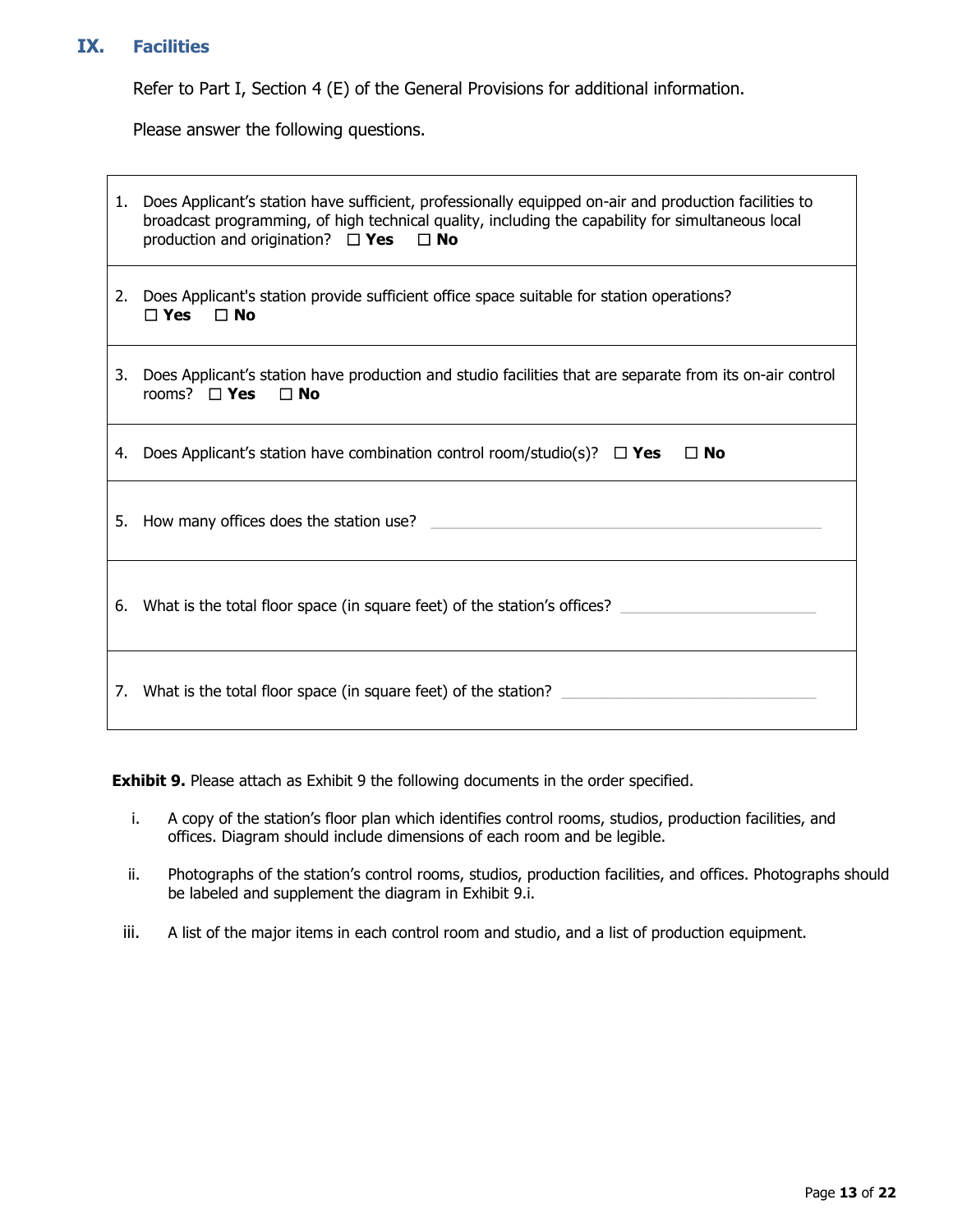## **X. Staffing Requirements**

Below are the minimum staffing requirements that apply to the FY 2023 Radio CSG. Sole Service stations have no minimum staffing requirement. Please refer to the [updated policies](https://www.cpb.org/sites/default/files/2019%20Radio%20CSG%20Policy%20Recommendations.pdf) for additional information about the CSG CAP categories.

All CAP categories have a minimum of two Full-time Employees. CAP categories 4, 5, and 6 have additional Full-time Employee requirements which may be met with Full-time Equivalent Employees. The table below displays staffing requirements for all CAP categories.

| <b>CAP Category</b>             |       | 2                     |                   |                 |              | 6         |  |
|---------------------------------|-------|-----------------------|-------------------|-----------------|--------------|-----------|--|
| CAP Range                       | < 20K | 20K to<br>$<$ 100 $K$ | 100K to<br>$300K$ | 300K to<br>< 1M | 1M to $<$ 3M | $\geq 3M$ |  |
| Minimum Number<br>of Employees  | 2     | 2                     |                   | 3               | 4            |           |  |
| Minimum Full-<br>time Employees |       |                       |                   |                 |              |           |  |

### **Staffing Requirements**

Stations that qualify as Minority Audience Service Stations may count Full-time Equivalent Employees toward the Full-time Employee staffing requirement.

Full-time Employees are permanent personnel of Applicant's station, employed by Applicant, or a parent company, subsidiary, affiliate, or third-party operator under contract with Applicant:

- 1. that possess the skills and expertise in the management, programming, production, promotion, development, or engineering areas of radio station operations;
- 2. that are paid no less than the minimum federal hourly wage plus all benefits that Applicant (or a parent company, subsidiary, affiliate, or third-party operator under contract with Applicant) routinely provides to its Full-time Employees; and
- 3. whose terms of employment require working the number of hours that constitute a normal work week at said institution.

Full-time Equivalent Employees are two or more employees who, collectively, satisfy the criteria for a Full-time Employee. However, a Full-time Equivalent Employee need not receive all benefits that Applicant (or a parent company, subsidiary, affiliate, or third-party operator under contract with Applicant) provides to its Full-time Employees.

Positions funded by the CSG shall not be counted toward satisfying the required Full-time Employee or Full-time Equivalent Employee professional minimum staffing requirements.

Custodial and clerical staff, students whose student status is a condition of employment, interns, and persons enrolled in programs of formal on-the-job training shall not be counted toward satisfying the minimum staffing requirements, nor shall personnel teaching or fulfilling other academic duties in excess of the equivalent of one three-hour credit course per quarter or semester.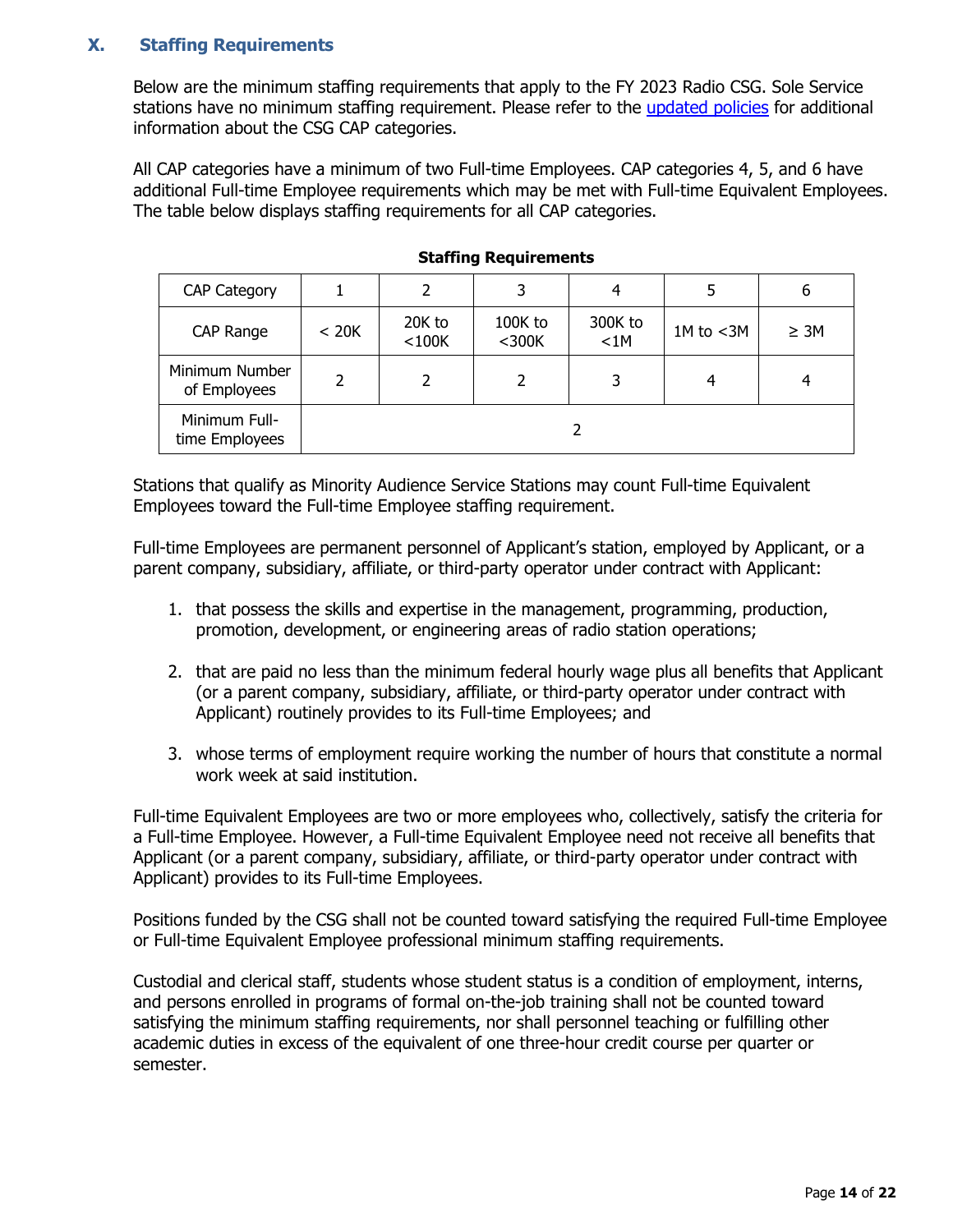Please answer the following questions.

1. Based on Applicant's station's Coverage Area Population (CAP) (in persons/km<sup>2</sup>) identified in Section VI, Question 5, for which CAP category is Applicant eligible? ☐ **1** ☐ **2** ☐ **3** ☐ **4** ☐ **5** ☐ **6** 2. Based on Applicant's CAP category selected above, does Applicant's station have at least the minimum required number of Full-time Employees and Full-time Equivalent Employees, excluding those who are disqualified pursuant to Part I, Section 5 (B & C) of the General Provisions? ☐ **Yes** ☐ **No** 3. How many hours constitute a normal work week for Applicant's employees?

**Exhibit 10.** Please attach as Exhibit 10 the following information in the order specified.

- i. Please complete Exhibit 10 (i) and identify all Full-time and Full-time Equivalent Employees;
- ii. A resume detailing the professional broadcast background of each Full-time and Full-time Equivalent Employee identified in Exhibit 10 (i);
- iii. A copy of the signed letter of appointment or salary/contract information for each person identified in Exhibit 10 (i); and
- iv. The station's Radio 2021 Station Activity Survey (SAS-Radio) in MS Excel which is available on the [Station Activity Survey](https://www.cpb.org/stations/sas/) page on CPB's website. Please download and complete the "Radio 2021 Survey Questions" Excel document, as Applicant will not have access to the online reporting tool.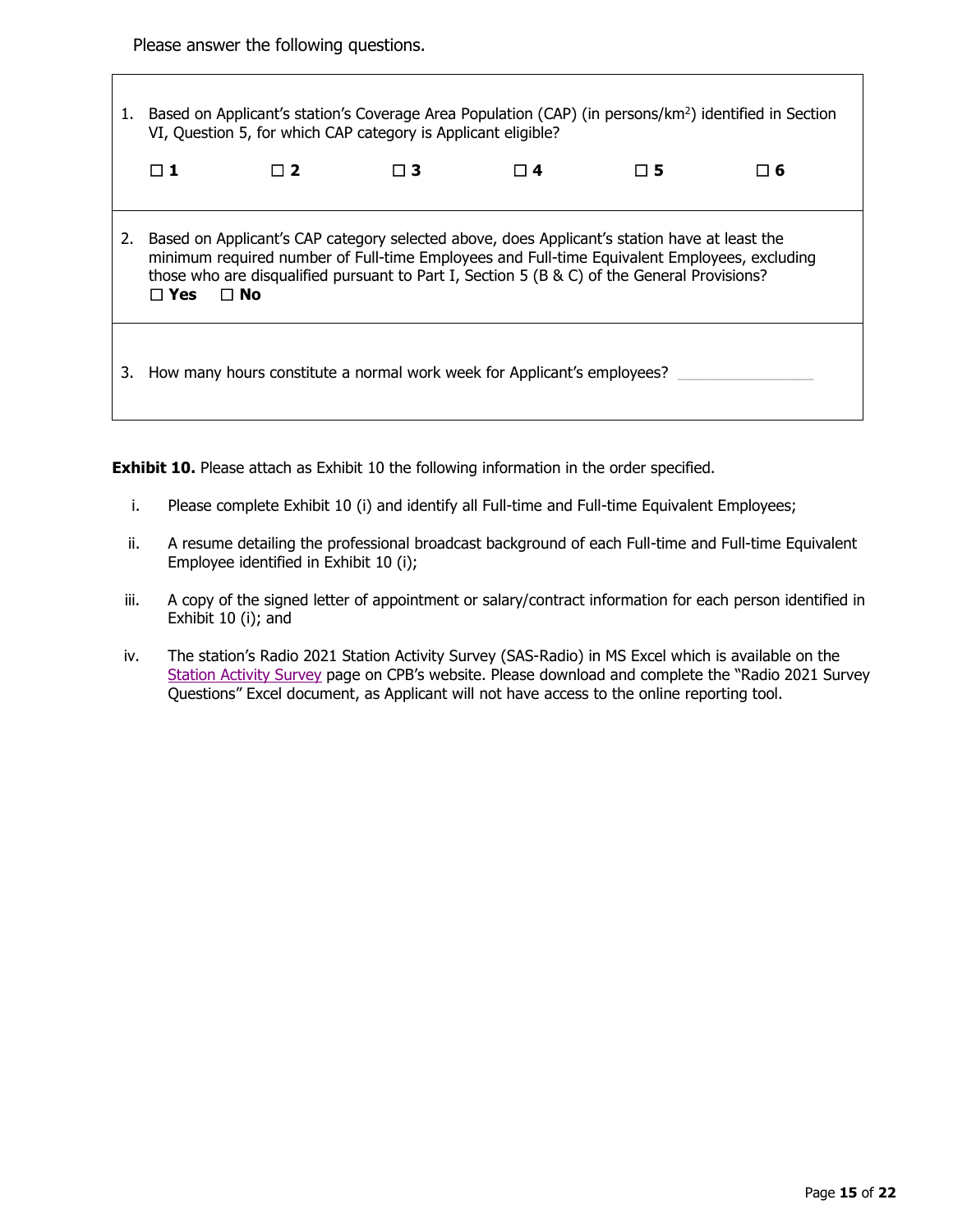# **EXHIBIT 10 (i)**

List all Full-time and Full-time Equivalent Employees excluding those that are disqualified pursuant to Part I, Section 5 (B & C) of the General Provisions.

| Name                                                          |     |    |  | Name                                                     |
|---------------------------------------------------------------|-----|----|--|----------------------------------------------------------|
| Position                                                      |     |    |  | Position                                                 |
| Hours per week devoted<br>to radio station duties             |     |    |  | Hours per week de<br>to radio station dut                |
| Required hours of non-<br>radio station duties                |     |    |  | Required hours of r<br>radio station duties              |
| Annual Salary                                                 |     |    |  | <b>Annual Salary</b>                                     |
| Salary Source                                                 |     |    |  | Salary Source                                            |
| Employee receives<br>normal benefits provided<br>by licensee? | Yes | No |  | Employee receives<br>normal benefits pro<br>by licensee? |
| <b>Current Position Start</b><br>Date                         |     |    |  | <b>Current Position Sta</b><br>Date                      |
| Years at Station                                              |     |    |  | Years at Station                                         |

| Name                                                          |            |           |  | Name                                                     |
|---------------------------------------------------------------|------------|-----------|--|----------------------------------------------------------|
| Position                                                      |            |           |  | Position                                                 |
| Hours per week devoted<br>to radio station duties             |            |           |  | Hours per week de<br>to radio station dut                |
| Required hours of non-<br>radio station duties                |            |           |  | Required hours of r<br>radio station duties              |
| Annual Salary                                                 |            |           |  | Annual Salary                                            |
| Salary Source                                                 |            |           |  | Salary Source                                            |
| Employee receives<br>normal benefits provided<br>by licensee? | <b>Yes</b> | <b>No</b> |  | Employee receives<br>normal benefits pro<br>by licensee? |
| <b>Current Position Start</b><br>Date                         |            |           |  | <b>Current Position Sta</b><br>Date                      |
| Years at Station                                              |            |           |  | Years at Station                                         |

| Name                                                          |                  |  |  | Name                                                     |
|---------------------------------------------------------------|------------------|--|--|----------------------------------------------------------|
| Position                                                      |                  |  |  | Position                                                 |
| Hours per week devoted<br>to radio station duties             |                  |  |  | Hours per week de<br>to radio station dut                |
| Required hours of non-<br>radio station duties                |                  |  |  | Required hours of r<br>radio station duties              |
| <b>Annual Salary</b>                                          |                  |  |  | <b>Annual Salary</b>                                     |
| Salary Source                                                 |                  |  |  | Salary Source                                            |
| Employee receives<br>normal benefits provided<br>by licensee? | <b>Yes</b><br>No |  |  | Employee receives<br>normal benefits pro<br>by licensee? |
| <b>Current Position Start</b><br>Date                         |                  |  |  | <b>Current Position Sta</b><br>Date                      |
| <b>Years at Station</b>                                       |                  |  |  | Years at Station                                         |

| Name                                                          |     |    |
|---------------------------------------------------------------|-----|----|
| Position                                                      |     |    |
| Hours per week devoted<br>to radio station duties             |     |    |
| Required hours of non-<br>radio station duties                |     |    |
| <b>Annual Salary</b>                                          |     |    |
| <b>Salary Source</b>                                          |     |    |
| Employee receives<br>normal benefits provided<br>by licensee? | Yes | No |
|                                                               |     |    |
| <b>Current Position Start</b><br>Date                         |     |    |
| <b>Years at Station</b>                                       |     |    |

| Name                                                          |     |    |
|---------------------------------------------------------------|-----|----|
| Position                                                      |     |    |
| Hours per week devoted<br>to radio station duties             |     |    |
| Required hours of non-<br>radio station duties                |     |    |
| Annual Salary                                                 |     |    |
| Salary Source                                                 |     |    |
| Employee receives<br>normal benefits provided<br>by licensee? | Yes | No |
| <b>Current Position Start</b><br>Date                         |     |    |
| Years at Station                                              |     |    |

| Name                                                          |     |           |
|---------------------------------------------------------------|-----|-----------|
| Position                                                      |     |           |
| Hours per week devoted<br>to radio station duties             |     |           |
| Required hours of non-<br>radio station duties                |     |           |
| Annual Salary                                                 |     |           |
| Salary Source                                                 |     |           |
| Employee receives<br>normal benefits provided<br>by licensee? | Yes | <b>No</b> |
| <b>Current Position Start</b><br>Date                         |     |           |
| Years at Station                                              |     |           |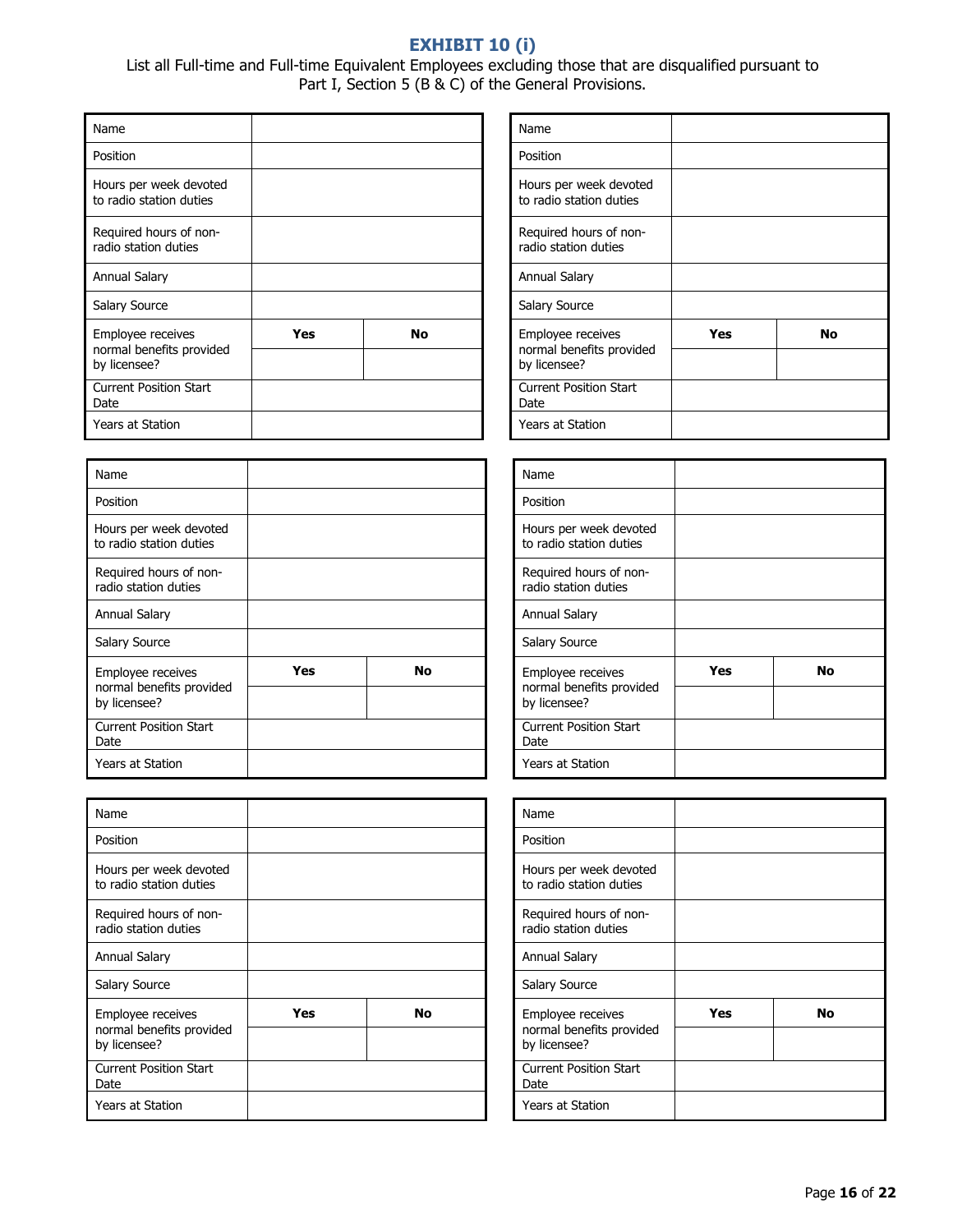| Name                                                          |           |  | Name                                                     |
|---------------------------------------------------------------|-----------|--|----------------------------------------------------------|
| Position                                                      |           |  | Position                                                 |
| Hours per week devoted<br>to radio station duties             |           |  | Hours per week de<br>to radio station dut                |
| Required hours of non-<br>radio station duties                |           |  | Required hours of r<br>radio station duties              |
| Annual Salary                                                 |           |  | Annual Salary                                            |
| Salary Source                                                 |           |  | Salary Source                                            |
| Employee receives<br>normal benefits provided<br>by licensee? | Yes<br>No |  | Employee receives<br>normal benefits pro<br>by licensee? |
| <b>Current Position Start</b><br>Date                         |           |  | <b>Current Position Sta</b><br>Date                      |
| Years at Station                                              |           |  | <b>Years at Station</b>                                  |

| Name                                                          |            |           | Name                                                     |  |
|---------------------------------------------------------------|------------|-----------|----------------------------------------------------------|--|
| Position                                                      |            |           | Position                                                 |  |
| Hours per week devoted<br>to radio station duties             |            |           | Hours per week de<br>to radio station dut                |  |
| Required hours of non-<br>radio station duties                |            |           | Required hours of r<br>radio station duties              |  |
| Annual Salary                                                 |            |           | Annual Salary                                            |  |
| Salary Source                                                 |            |           | Salary Source                                            |  |
| Employee receives<br>normal benefits provided<br>by licensee? | <b>Yes</b> | <b>No</b> | Employee receives<br>normal benefits pro<br>by licensee? |  |
| <b>Current Position Start</b><br>Date                         |            |           | <b>Current Position Sta</b><br>Date                      |  |
| <b>Years at Station</b>                                       |            |           | <b>Years at Station</b>                                  |  |

| Name                                                          |           |  |  | Name                                                     |
|---------------------------------------------------------------|-----------|--|--|----------------------------------------------------------|
| Position                                                      |           |  |  | Position                                                 |
| Hours per week devoted<br>to radio station duties             |           |  |  | Hours per week de<br>to radio station dut                |
| Required hours of non-<br>radio station duties                |           |  |  | Required hours of r<br>radio station duties              |
| Annual Salary                                                 |           |  |  | <b>Annual Salary</b>                                     |
| Salary Source                                                 |           |  |  | Salary Source                                            |
| Employee receives<br>normal benefits provided<br>by licensee? | No<br>Yes |  |  | Employee receives<br>normal benefits pro<br>by licensee? |
| Current Position Start<br>Date                                |           |  |  | <b>Current Position Sta</b><br>Date                      |
| Years at Station                                              |           |  |  | Years at Station                                         |

| Name                                                          |     |    |
|---------------------------------------------------------------|-----|----|
| Position                                                      |     |    |
| Hours per week devoted<br>to radio station duties             |     |    |
| Required hours of non-<br>radio station duties                |     |    |
| Annual Salary                                                 |     |    |
| <b>Salary Source</b>                                          |     |    |
| Employee receives<br>normal benefits provided<br>by licensee? | Yes | No |
| <b>Current Position Start</b><br>Date                         |     |    |
| <b>Years at Station</b>                                       |     |    |

| Name                                                          |     |    |
|---------------------------------------------------------------|-----|----|
| Position                                                      |     |    |
| Hours per week devoted<br>to radio station duties             |     |    |
| Required hours of non-<br>radio station duties                |     |    |
| Annual Salary                                                 |     |    |
| Salary Source                                                 |     |    |
| Employee receives<br>normal benefits provided<br>by licensee? | Yes | No |
| <b>Current Position Start</b><br>Date                         |     |    |
| Years at Station                                              |     |    |

| Name                                                          |     |    |
|---------------------------------------------------------------|-----|----|
| Position                                                      |     |    |
| Hours per week devoted<br>to radio station duties             |     |    |
| Required hours of non-<br>radio station duties                |     |    |
| Annual Salary                                                 |     |    |
| Salary Source                                                 |     |    |
| Employee receives<br>normal benefits provided<br>by licensee? | Yes | No |
| <b>Current Position Start</b><br>Date                         |     |    |
| Years at Station                                              |     |    |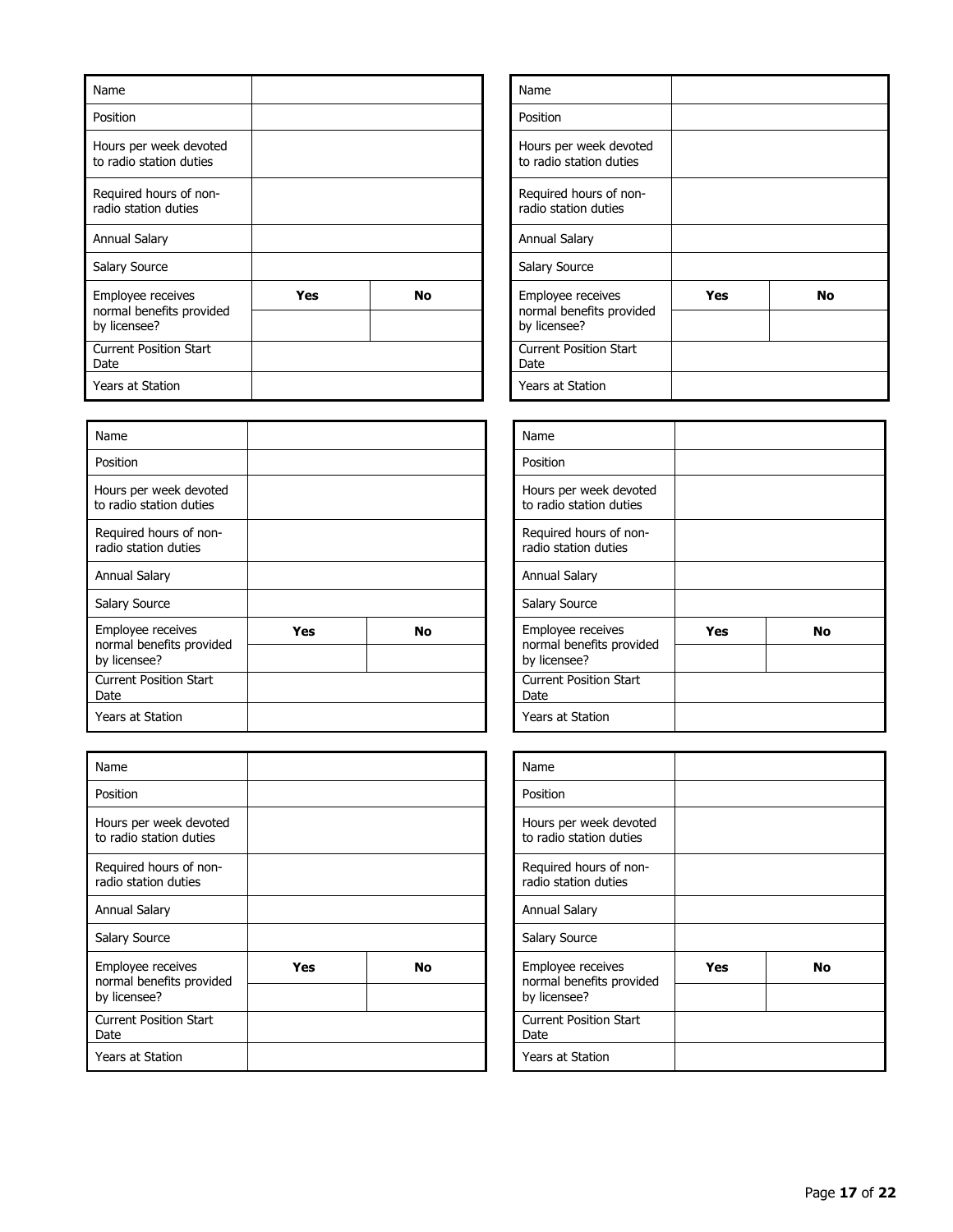## **XI. Financial Information & Non-Federal Financial Support**

Applicants must provide CPB with their fiscal year 2021 financial information and identify the revenues that are eligible as Non-Federal Financial Support (NFFS). Detailed information explaining the reporting requirements and how to calculate NFFS may be found at: FY 2021 Financial [Reporting Guidelines](https://www.cpb.org/stations/frg/) and the [Application of Principles of Accounting and Financial Reporting to](https://www.cpb.org/stations/principles/)  [Public Telecommunications Entities, May 2005 Edition.](https://www.cpb.org/stations/principles/)

Applicants must meet the minimum NFFS as indicated in the table below. Sole Service stations have no minimum NFFS requirement. Refer to the General Provisions for the definitions of Minority and Rural Audience Service Stations. CPB will determine the Applicant's CAP category after reviewing its application.

| <b>CAP Category</b>                                 |           |           | 3         |           |           | 6         |
|-----------------------------------------------------|-----------|-----------|-----------|-----------|-----------|-----------|
| Minority or Rural<br>Stations                       | \$250,000 | \$250,000 | \$275,000 | \$275,000 | \$300,000 | \$400,000 |
| <b>BOTH Minority &amp;</b><br><b>Rural Stations</b> | \$100,000 | \$100,000 | \$100,000 | \$100,000 | \$100,000 | \$100,000 |
| All Other Stations                                  | \$250,000 | \$275,000 | \$300,000 | \$300,000 | \$400,000 | \$500,000 |

#### **Minimum NFFS**

In addition, Applicants must meet the NFFS direct revenue requirement, which is half the amount of their minimum NFFS requirement. NFFS direct revenue is total NFFS revenue less revenue for inkind contributions and indirect administrative support.

Please answer the following questions.

|    | 1. What is the station's fiscal year (e.g. begins July 1 and ends June 30)?                                                                    |
|----|------------------------------------------------------------------------------------------------------------------------------------------------|
|    | 2. What is the station's NFFS for fiscal year 2021? \$                                                                                         |
| 3. | Does the station's revenue for fiscal year 2021 include in-kind contributions? $\square$ Yes<br>$\Box$ No                                      |
|    | If yes, please include additional information as Exhibit 11(iii).                                                                              |
| 4. | Does the station's revenue for fiscal year 2021 include indirect administrative support? $\square$ Yes<br>$\Box$ No                            |
|    | If yes, please include additional information as Exhibit 11(iv).                                                                               |
| 5. | What is the station's non-federal operating budget for fiscal year 2022, including direct, in-kind, and indirect<br>income?<br>\$              |
|    | 6. What is the station's estimated non-federal operating budget for fiscal year 2023, including direct, in-kind, and<br>indirect income?<br>\$ |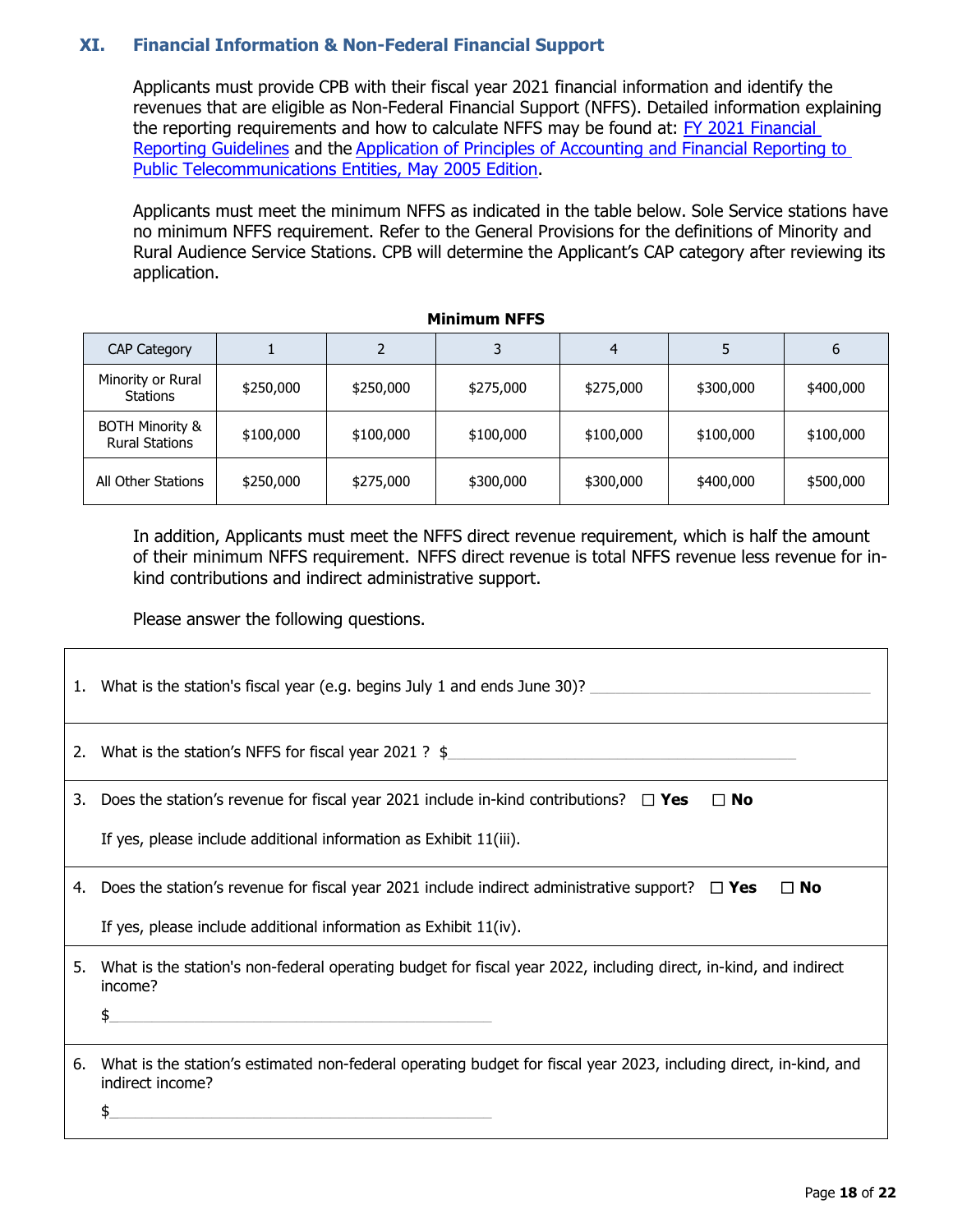|                                                                                                                                                                                                                                                                                                                                                                | 7. How often are the station's financial statements prepared (e.g. monthly, quarterly, annually)?                                                             |  |  |
|----------------------------------------------------------------------------------------------------------------------------------------------------------------------------------------------------------------------------------------------------------------------------------------------------------------------------------------------------------------|---------------------------------------------------------------------------------------------------------------------------------------------------------------|--|--|
|                                                                                                                                                                                                                                                                                                                                                                | 8. Are the financial statements prepared internally or externally?                                                                                            |  |  |
| 9.                                                                                                                                                                                                                                                                                                                                                             | Has the station ever had a financial audit? $\Box$ Yes<br>$\Box$ No                                                                                           |  |  |
|                                                                                                                                                                                                                                                                                                                                                                | If yes, please answer question 10 and attach a copy of the audit as Exhibit $11(vi)$ , otherwise go to question $11$ .                                        |  |  |
|                                                                                                                                                                                                                                                                                                                                                                | 10. a) What fiscal period did the last audited financial statements cover (e.g. fiscal year beginning 7/1/2020 and<br>ending 6/30/2021)?                      |  |  |
|                                                                                                                                                                                                                                                                                                                                                                | b) Was that audit conducted by an independent public accountant, state audit agency or internal audit<br>department? $\Box$ Yes<br>$\Box$ No                  |  |  |
|                                                                                                                                                                                                                                                                                                                                                                | c) Did that audit report include a qualified opinion, disclaimer of opinion, or adverse opinion? $\square$ Yes<br>$\Box$ No                                   |  |  |
|                                                                                                                                                                                                                                                                                                                                                                | If yes, please explain and attach as Exhibit 11(vii).                                                                                                         |  |  |
|                                                                                                                                                                                                                                                                                                                                                                | d) Did the station's most recent audit report express concern about the station's ability to continue as a going<br>concern? $\Box$ <b>Yes</b><br>$\Box$ No   |  |  |
|                                                                                                                                                                                                                                                                                                                                                                | If yes, please explain and attach as Exhibit 11(viii).                                                                                                        |  |  |
| 11. Discrete Accounting: Applicants must use unique accounting codes for CSG revenues and expenses – restricted<br>and unrestricted. Specifically, the accounting systems must be able to generate a report showing CSG revenues<br>and how they were expended, using unique accounting codes. These accounts may not include non-CSG<br>revenues or expenses. |                                                                                                                                                               |  |  |
|                                                                                                                                                                                                                                                                                                                                                                | Does Applicant comply with this Discrete Accounting Requirement? $\Box$ Yes<br>$\Box$ No                                                                      |  |  |
|                                                                                                                                                                                                                                                                                                                                                                | If yes, please identify the four unique accounting codes that Applicant has created to track CSG funds in its<br>financial accounting system.                 |  |  |
|                                                                                                                                                                                                                                                                                                                                                                | <b>Code CSG Unrestricted Revenues:</b><br><b>Code CSG Restricted Revenues:</b><br>Code CSG Unrestricted Expenses:<br>Code CSG Restricted Expenses:            |  |  |
|                                                                                                                                                                                                                                                                                                                                                                | If no, will Applicant promptly implement unique accounting codes to track CSG funds within its accounting<br>system if awarded a CSG? $\Box$ Yes<br>$\Box$ No |  |  |

**Exhibit 11**. Please attach the following as Exhibit 11 in the order specified.

- i. The station's 2021 CPB Annual Financial Summary Report (FSR) available [here](https://www.cpb.org/sites/default/files/rfp/RCSG2023/Exhibit-11i-Annual-Financial-Summary-Report-FSR.xlsx). Please round all numbers to the nearest dollar;
- ii. A copy of the station's fiscal year 2021 financial statements, audited or unaudited, which include the components listed [here;](https://www.cpb.org/sites/default/files/rfp/RCSG2023/Exhibit-11ii-Financial-Statement-Info.pdf)
- iii. See Question 3. Required information [here;](https://www.cpb.org/sites/default/files/rfp/RCSG2023/Exhibit-11iii-In-kind-Contributions.xlsx)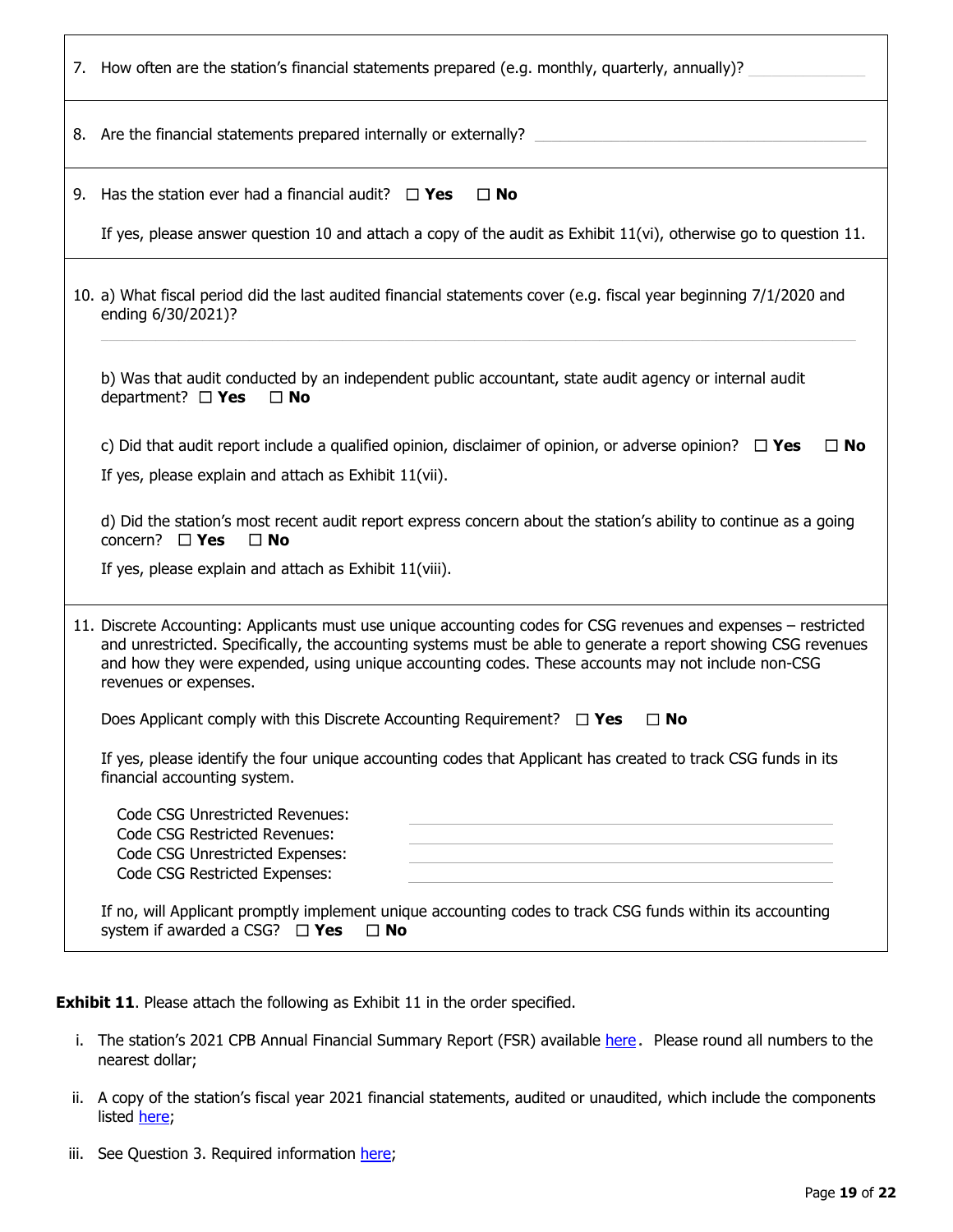- iv. See Question 4. Required information [here;](https://www.cpb.org/sites/default/files/rfp/RCSG2023/Exhibit-11iv-Indirect-Administrative-Support.xlsx)
- v. A detailed operating budget for the station's 2022 fiscal year and a projected budget for the station's 2023 fiscal year. Include an itemization of income sources and NFFS for each fiscal year;
- vi. See Question 9;
- vii. See Question 10.c; and
- viii. See Question 10.d.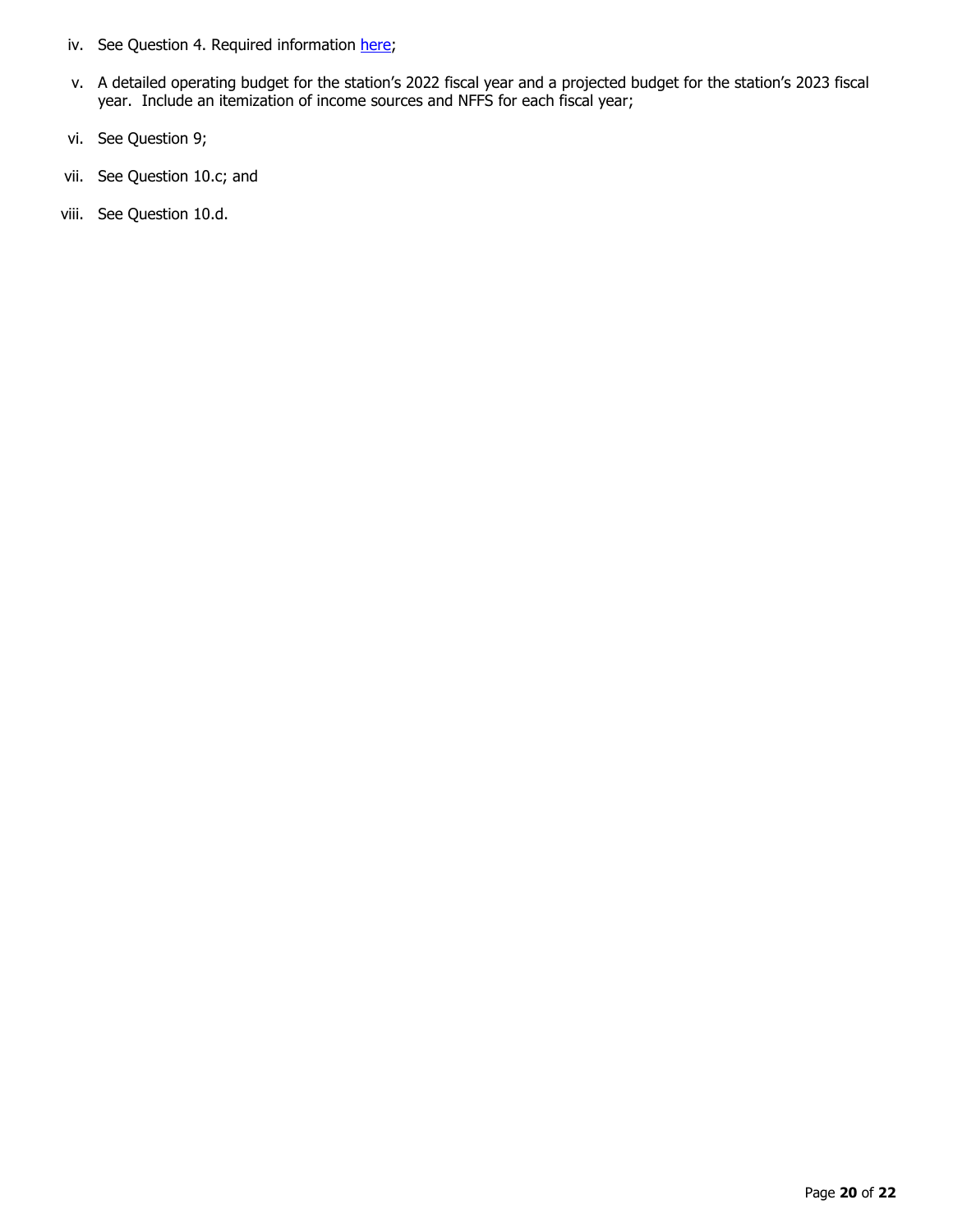## **XII. Audience Service Criteria**

Please refer to Part I, Section 7 of the General Provisions for additional information.

Stations must demonstrate their community support through its Listening Index (LI) or Community Financial Support Index (CFSI). The LI is the measurable level of listening relative to its CAP, and the CFSI is the measurable level of community financial support relative to its CAP.

Please answer the following questions.

| 1. | What is the station's LI for fiscal year 2021?                                                                                                     |
|----|----------------------------------------------------------------------------------------------------------------------------------------------------|
|    | 2. What is the station's Community Financial Support (CFS) for fiscal year 2021, defined in Part II (L)<br>of the General Provisions? <sup>2</sup> |
| 3. | What is the station's CFSI for fiscal year 2021?                                                                                                   |

**Exhibit 12.** Please explain how the LI, CFS and CFSI were determined and attach as Exhibit 12.

<span id="page-20-0"></span> $^2$  Applicants must calculate CFS using the revenue lines in the FY 2021 Annual Financial Summary Report (FSR). The FSR is Exhibit 11 (i).